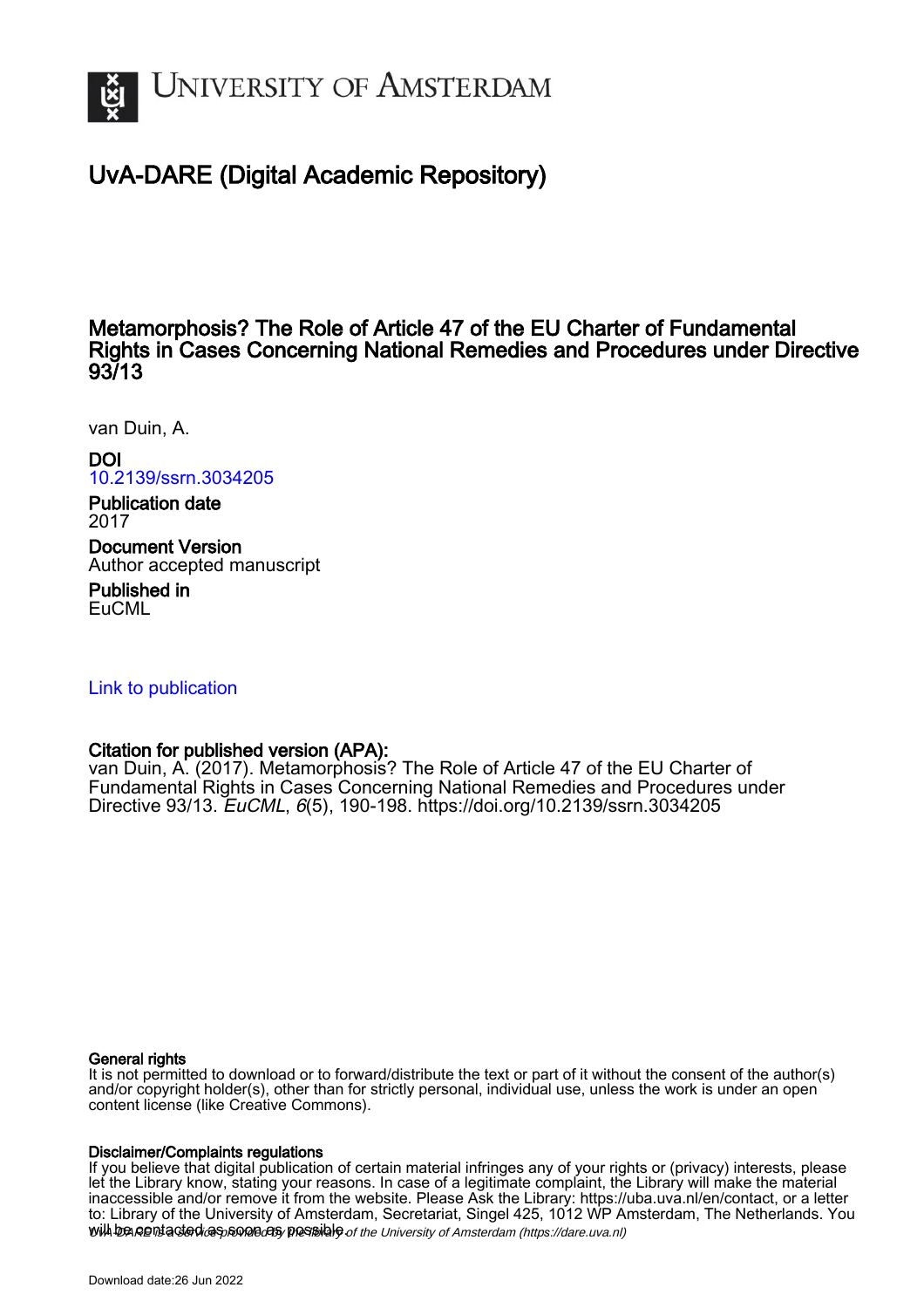

# METAMORPHOSIS? THE ROLE OF ARTICLE 47 OF THE EU CHARTER OF FUNDAMENTAL RIGHTS IN CASES CONCERNING NATIONAL REMEDIES AND PROCEDURES UNDER DIRECTIVE 93/13/EEC

Anna van Duin

Amsterdam Law School Legal Studies Research Paper No. 2017-37 Centre for the Study of European Contract Law Working Paper No. 2017-05

Electronic copy available at: https://ssrn.com/abstract=3034205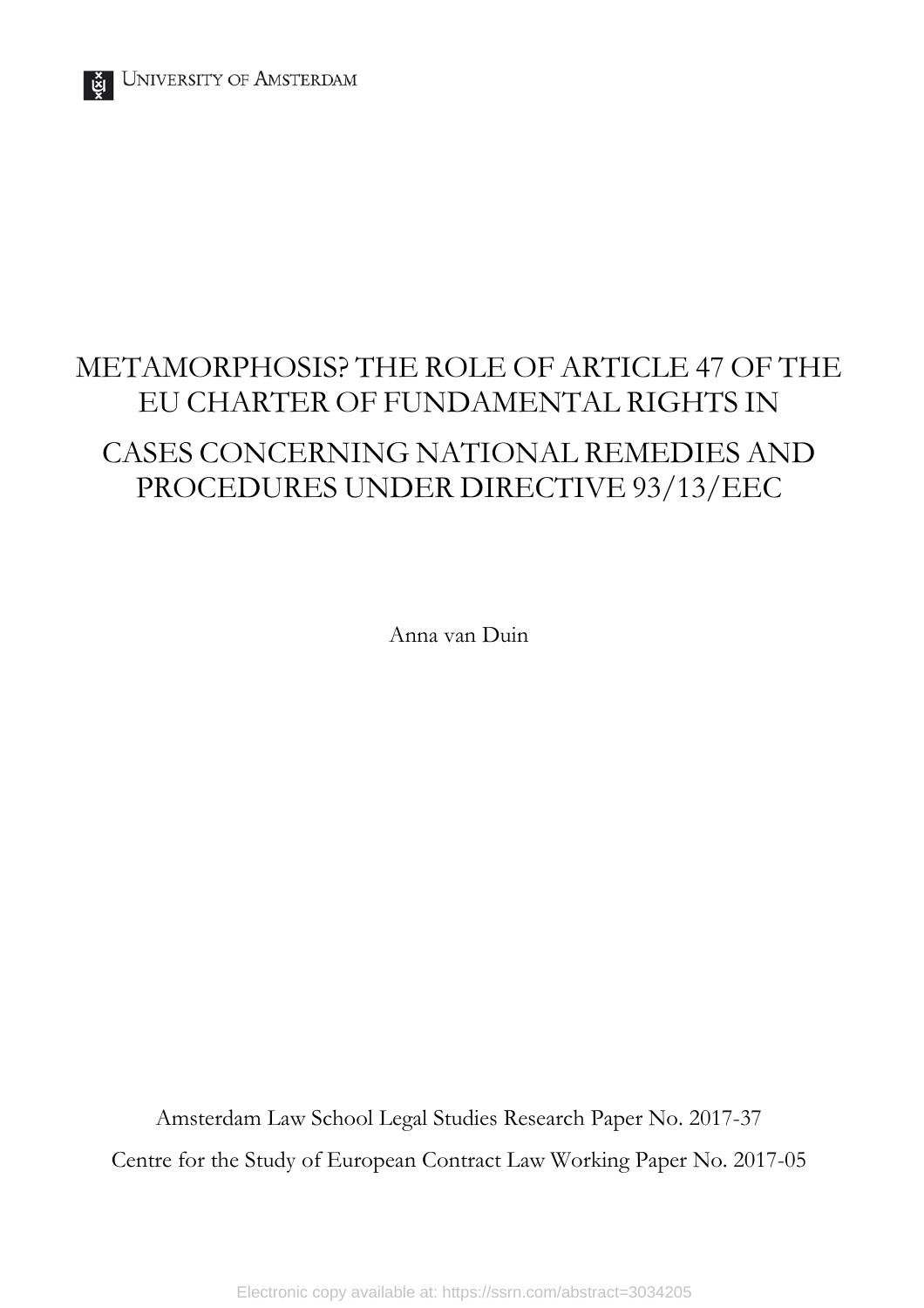

# CENTRE FOR THE STUDY OF EUROPEAN CONTRACT LAW

Centre for the Study of European Contract Law Working Paper Series No. 2017-05

# **Metamorphosis? The Role of Article 47 of the EU Charter of Fundamental Rights in Cases concerning national remedies and procedures under Directive 93/13/EEC**

Anna M.L. van Duin

J.M.L.vanDuin@uva.nl

Centre for the Study of European Contract Law Universiteit van Amsterdam P.O. Box 1030 1000 BA Amsterdam The Netherlands

Electronic copy available at: https://ssrn.com/abstract=3034205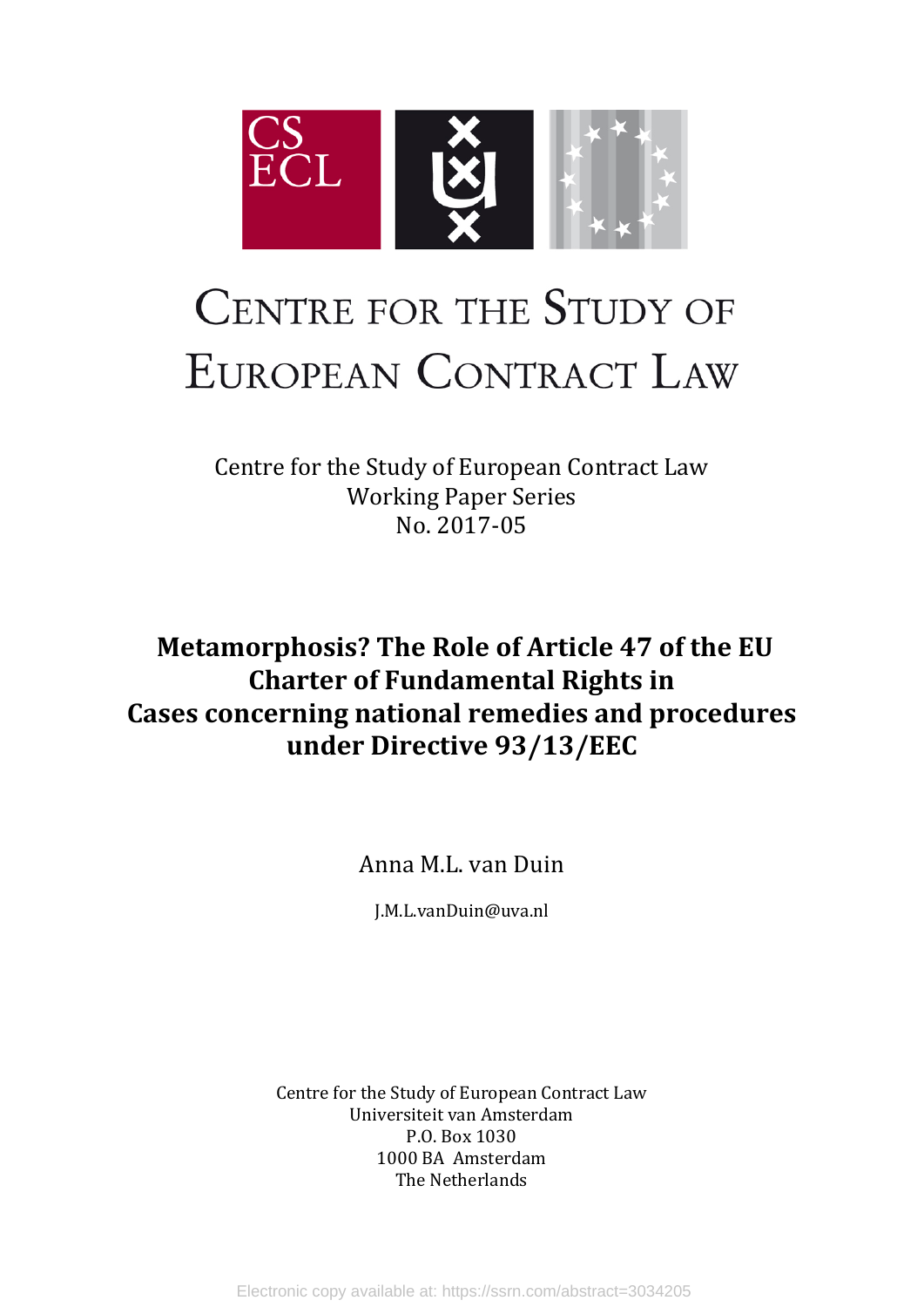## **METAMORPHOSIS? THE ROLE OF ARTICLE 47 OF THE EU CHARTER OF FUNDAMENTAL RIGHTS IN CASES CONCERNING NATIONAL REMEDIES AND PROCEDURES UNDER DIRECTIVE 93/13/EEC**

ANNA VAN DUIN<sup>[1](#page-3-0)</sup>

#### **1. Introduction**

In the *Metamorphoses* ('Books of Transformation'), the Roman poet Ovid describes the myth of the seduction of the Phoenician princess Europa by the god Jupiter. Jupiter transforms himself into a white bull, seduces Europa and takes her away to Crete. The tale of Article 47 of the EU Charter of Fundamental Rights (Charter) appears to be one of transformation and seduction as well. Article 47 safeguards the individual right to an effective remedy before a court of law for violations of rights and freedoms guaranteed by EU law.<sup>[2](#page-3-1)</sup> It mirrors the obligation on the part of the EU Member States to provide remedies sufficient to ensure effective legal protection in the fields covered by EU law (Article 19(1) of the Treaty on the European Union (TEU)). At first sight, Article 47 stresses that individuals who can derive rights from EU law must have access to a court, a fair hearing and effective remedies to be able to exercise their rights (ubi ius ibi remedium<sup>[3](#page-3-2)</sup>). It highlights the central role of courts in the protection of those rights, also – or perhaps: especially – when they are confronted with a (perceived) gap, shortfall or obstacle in the legislative framework. The Charter grants the right to effective judicial protection constitutional status in EU law: it has been transformed into a EU fundamental right with the same binding legal value as the Treaties, i.e. written primary law.<sup>[4](#page-3-3)</sup> Whether the Charter provides a new frame of reference or whether it only reaffirms pre-existing rights, those rights have become more visible and possibly also more prominent. [5](#page-3-4) The high number of references to Article 47 in the case law of the EU Court of Justice (CJEU) demonstrates that it is certainly seductive. But it has yet to reveal its true nature: is the white bull as powerful as it looks?

While the importance of the right to effective judicial protection is widely acknowledged, there is confusion and even controversy about its actual implications, in particular for national civil courts. From the perspective of EU law, national courts are part of the decentralized enforcement system.

<span id="page-3-0"></span>PhD researcher at the Centre for the Study of European Contract Law (CSECL), University of Amsterdam (e-mail: [j.m.l.vanduin@uva.nl\)](mailto:j.m.l.vanduin@uva.nl). My research for this article, which is part of my PhD project on the same topic, has benefitted greatly from the opportunity I have been given to cooperate with Prof. Chantal Mak and Prof. Fabrizio Cafaggi in two transnational projects (ACTIONES and RE-Jus) on the EU Charter of Fundamental Rights and effective remedies in EU law. I would also like to thank Dr. Joasia Luzak, Prof. Ivo Giesen, Irene Aronstein and my colleagues at CSECL for their valuable

<span id="page-3-1"></span>comments, as well as the two anonymous reviewers.<br>Article 47 Charter reads as follows: "*Everyone whose rights and freedoms guaranteed by the law of the Union are violated has the right to an effective remedy before a tribunal in compliance with the conditions laid down in this Article. Everyone is entitled to a fair and public hearing within a reasonable time by an independent and impartial tribunal previously established by law. Everyone shall have the possibility of being advised, defended and represented. Legal aid shall be made available to those who lack sufficient resources in so far as such aid is necessary to ensure effective access to justice*." 3 Where there is a right, there is a remedy. See e.g. Walter Van Gerven, 'Of Rights, Remedies and Procedures' (2000) 37

<span id="page-3-2"></span>Common Market Law Review 501, 503.<br>Article 6(1) TEU. See also Case C-279/09 DEB v Bundesrepublik Deutschland ECLI:EU:C:2010:811, para 30.<br>See also Sara Iglesias Sánchez, 'The Court and the Charter: The Impact of the Entry

<span id="page-3-3"></span>

<span id="page-3-4"></span>ECJ's Approach to Fundamental Rights' (2012) 49 Common Market Law Review 1565, 1574–1575. In this article, the principle of effective judicial protection predating the entry into force of the Lisbon Treaty as of 1 December 2009 will not be considered separately.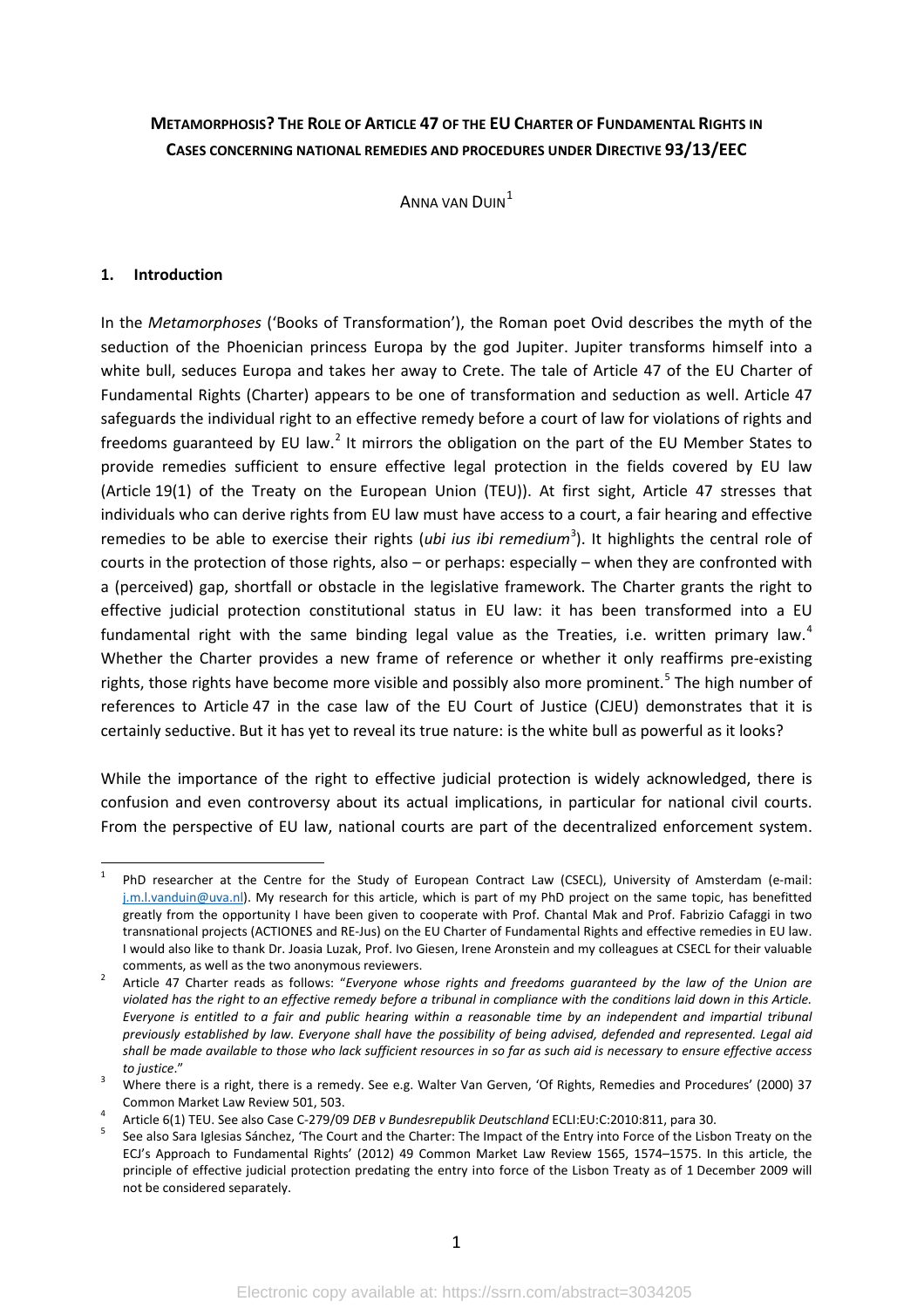Article 47 Charter reinforces their obligations in this respect; it emphasizes the link between the harmonization of rights at EU level and the enforcement and protection of those rights at the national level. But it also exposes tension between the role assigned to civil courts within their own legal systems and their obligations as decentralized EU-judges. Article 47 can be invoked only against the Member States and their (civil) courts, not against private parties. Thus, a vertical dimension is inserted in the judicial assessment of horizontal relationships.<sup>[6](#page-4-0)</sup> This article revolves around the question how and why Article 4[7](#page-4-1) may be referred to in European private law adjudication.<sup>7</sup> What is the (added) value of Article 47 in judicial reasoning? Is a reference to Article 47 merely symbolic, is it an additional supporting argument, is it a last resort, or are there other explanations? I will explore the role of Article 47 in preliminary rulings of the CJEU concerning national remedies and procedures under Directive 93/13/EEC (Unfair Contract Terms Directive; UCTD).<sup>[8](#page-4-2)</sup> These rulings mostly pertain to civil litigation between private parties about matters of private (i.e. contract) law, in which a civil court questions the adequacy of the applicable national (procedural) rules against the background of the UCTD. For example, if national legislation enables the creditor to enforce a loan agreement secured by a mortgage on the debtor's home, the debtor – if she is a consumer – must have an opportunity to challenge the terms of the contract on which the enforcement is based in court. [9](#page-4-3) Is it an *effective remedy* if the court does not have the power to suspend the enforcement, and the consumer runs the risk of losing her home pending the decision?

First, I will explain the potential relevance of Article 47 Charter for civil courts, more particularly in the context of the UCTD (part 2). There are relatively many references to Article 47, read in conjunction with the UCTD.<sup>[10](#page-4-4)</sup> The CJEU has used Article 47 as an argument to strengthen the legal protection of consumers as well as their counterparties, i.e. professional traders who use standard terms and conditions. The case law of the CJEU in this area is a good starting point, because it may shed light on the main characteristics and constraints of Article 47 and give some guidance to national (civil) courts. The next step would be an analysis at the level of the Member States to examine how Article 47 is received there. In this article I will analyze four key judgments of the CJEU to discover how and why Article 47 may be referred to in judicial reasoning (part 3). I will pay special attention to the meaning

<span id="page-4-0"></span> <sup>6</sup> Chantal Mak, 'Rights and Remedies. Article 47 EUCFR and Effective Judicial Protection in European Private Law Matters' in Hans-Wolfgang Micklitz (ed), *Collected Courses EUI Summer School 'The Constitutionalization of European Private Law* (Oxford University Press) 242 <http://ssrn.com/abstract=2126551>.<br>For the purposes of this article, European private law adjudication is understood as (i) the resolution of disputes between

<span id="page-4-1"></span>private parties on a matter of private law (ii) falling partly or entirely within the scope of EU law (iii) before the national civil courts of the EU Member States and via preliminary rulings from the CJEU in Luxembourg. This article will not address the issue of State liability for violations of EU law. For a recent judgment concerning State liability for judicial decisions in violation of EU law in the context of the UCTD, see: Case C-168/15 *Tomášová v Slovenská republika*  ECLI:EU:C:2016:602.<br>Council Directive 93/13/EEC of 5 April 1993 on unfair terms in consumer contracts.<br>The term 'enforcement' refers here to a private party effectuating its subjective rights, as opposed to 'enforcement' i

<span id="page-4-2"></span>

<span id="page-4-3"></span>regulatory sense, i.e. securing that a rule or policy is properly followed.<br>Case C-372/10 *Hypoteční banka v Lindner* ECLI:EU:C:2011:745 (*Hypotečni banka*); Case C-433/11 *SKP v Polhošová* 

<span id="page-4-4"></span>ECLI:EU:C:2012:702; Case C-472/11 *Banif Plus Bank v Csaba Csipai* ECLI:EU:C:2013:88 (*Banif Plus Bank*); Case C-470/12 *Pohotovost' v Vašuta* ECLI:EU:C:2014:101 (*Pohotovost'*); Case C-92/14 *Tudoran v SC Suport Colect* ECLI:EU:C:2014:2051; Case C-169/14 *Sánchez Morcillo v BBVA* (*Sánchez Morcillo I*); Case C-34/13 *Kušionová v SMART Capital*  ECLI:EU:C:2014:2189 (*Kušionová*); Case C-539/14 *Sánchez Morcillo v BBVA* ECLI:EU:C:2015:508 (*Sánchez Morcillo II*); Case C-49/14 *Finanmadrid EFC SA v Albán Zambrano* ECLI:EU:C:2016:98 (*Finanmadrid*); Case C-7/16 *Banco Popular Español v Giráldez Villar* ECLI:EU:C:2016:523; Case C-380/15 *Garzón Ramos v Banco de Caja España de Inversiones*  ECLI:EU:C:2016:112; Case C-119/15 *Biuro podróży 'Partner' v Prezes Urzędu Ochrony Konkurencji i Konsumentów*  ECLI:EU:C:2016:987 (*Biuro podróży 'Partner'*); Case C-503/15 *Margarit Panicello v Hernández Martínez* ECLI:EU:C:2017:126 (*Margarit Panicello*).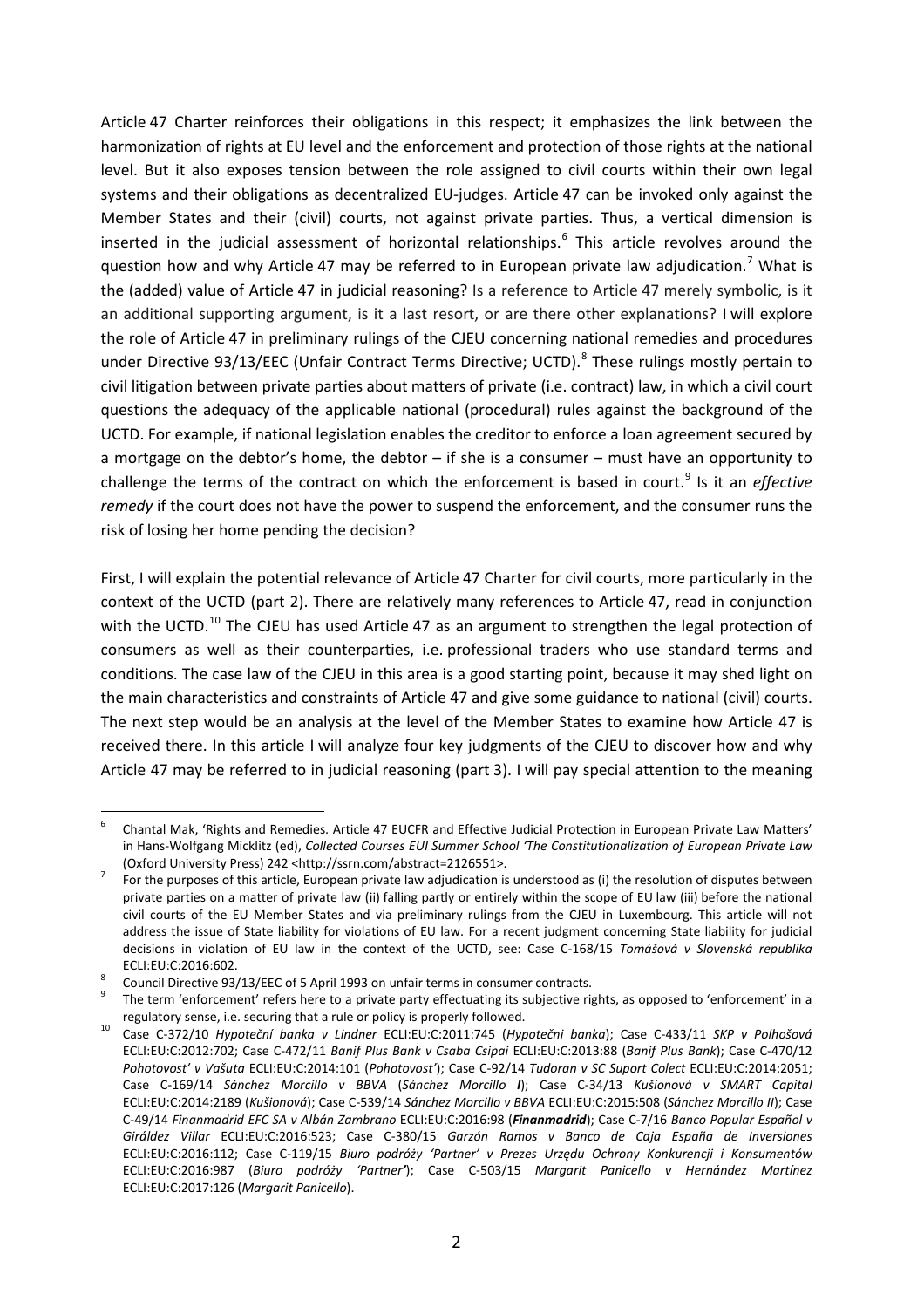of Article 47 vis-á-vis the (full) effectiveness of EU law, which is unclear (part 4).<sup>[11](#page-5-0)</sup> A potential difference is the rationale behind a judicial intervention in (national) remedies and procedures. It seems to be no longer about 'proceduralization'<sup>[12](#page-5-1)</sup> for the sole purpose of achieving the objectives of the UCTD: Article 47 may shift the focus from the effective enforcement of EU law towards individual rights protection. As such, Article 47 may provide a valuable tool for the interpretation of national remedies and procedures in light of EU law, and possibly even for setting aside conflicting rules and/or filling gaps. Could Article 47 entail a real metamorphosis?

#### **2. Setting the scene: Article 47 of the Charter in European private law adjudication**

#### *2.1 The potential relevance of Article 47 for national civil courts*

Article 47 Charter has a twofold origin. On the one hand, it reflects the case law of the CJEU inspired by Articles 6 and [13](#page-5-2) of the European Convention on Human Rights (ECHR).<sup>13</sup> Its application relates to the CJEU's (accessory) competence to provide fundamental rights protection.<sup>[14](#page-5-3)</sup> On the other hand, Article 47 stems from the judge-made principles of equivalence and effectiveness, which are designed to test the compliance of national (enforcement) measures with EU law.<sup>[15](#page-5-4)</sup> These principles mark the borders of the procedural autonomy of the Member States. The EU legal order relies strongly on the cooperation of the Member States and their courts; there are no general 'EU remedies' or 'EU procedures'. The choice of remedies is primarily a task for the (national) legislature, and then for the parties who bring a claim before a (national) court.<sup>[16](#page-5-5)</sup> Yet it is often left to the judiciary to assess whether the applicable legal norms – both substantive and procedural – are up to standard; this is where Article 47 might come into play. Article 47 may be used to address shortcomings in the protection of EU rights through national remedies and procedures. It could be a signal that the level or

<span id="page-5-0"></span><sup>&</sup>lt;sup>11</sup> See, e.g., Sacha Prechal and Rob Widdershoven, 'Redefining the Relationship between "Rewe-Effectiveness" and Effective Judicial Protection' (2011) 4 Review of European administrative law 31; Koen Lenaerts, 'The Court of Justice of the European Union and the Protection of Fundamental Rights' [2011] Polish Yearbook of International Law 79; Marek Safjan and Dominik Düsterhaus, 'A Union of Effective Judicial Protection: Addressing a Multi-Level Challenge through the Lens of Article 47 CFREU' (2014) 33 Yearbook of European Law 3; Jasper Krommendijk, 'Is There Light on the Horizon? The Distinction between "Rewe Effectiveness" and the Principle of Effective Judicial Protection in Article 47 of the

<span id="page-5-1"></span>Charter after Orizzonte' (2016) 53 Common Market Law Review 1395.<br><sup>12</sup> Federico Della Negra, 'The Uncertain Development of the Case Law on Consumer Protection in Mortgage Enforcement Proceedings: *Sánchez Morcillo* and *Kušionová'* (2015) 52 1009, 1010.<br>See Article 52(3) Charter and Explanations relating to the Charter of Fundamental Rights [2007] OJ C303/02, 29-30. See

<span id="page-5-2"></span>also e.g., Joined Cases C-317/08, C-318/08, C-319/08 and C-320/08 *Alassini v Telecom Italia SpA* ECLI:EU:C:2010:146 (*Alassini*), para 61; Case C-199/11 *European Community v. Otis et al.* ECLI:EU:C:2012:684 (*Otis*), paras 46-47. The CJEU has held that in cases covered by (aspects of) EU law it is necessary to refer only to Article 47 Charter, and not also to Articles 6 and 13 ECHR: Case C-386/10 *Chalkor AE Epexergasias Metallon v European Commission* ECLI:EU:C:2011:815, para 51. See on the relationship between Article 47 Charter and the ECHR further: Sacha Prechal, 'The Court of Justice and Effective Judicial Protection: What Has the Charter Changed?' in C Paulussen and others (eds), *Fundamental rights in* 

<span id="page-5-3"></span>*international and European law: public and private law perspectives* (TMC Asser Press 2015). <sup>14</sup> See Articles 51(1) and 52(2) Charter; Case C-617/10 *Åklagaren v Åkerberg Fransson* (*Åkerberg Fransson*) ECLI:EU:C:2013:105, para 19; Case C-206/13 *Siragusa v Regione Sicilia – Soprintendenza Beni Culturali e Ambientali di Palermo* ECLI:EU:C:2014:126, paras 31 and 32. See further Malu Beijer, 'Active Guidance of Fundamental Rights Protection by the Court of Justice of the European Union: Exploring the Possibilities of a Positive Obligations Doctrine'

<span id="page-5-4"></span><sup>(2015) 8</sup> Review of European administrative law 127, 136. <sup>15</sup> Angela Ward, 'Article 47 - Right to an Effective Remedy. E. Evaluation' in S Peers and others (eds), *The EU Charter of Fundamental Rights: A Commentary* (Hart Publishing 2014) 1273. See e.g., *Sánchez Morcillo I* (n 10), para 35; Case C-

<span id="page-5-5"></span><sup>61/14</sup> Orizzonte Salute v Ministero della Giustizia ECLI:EU:C:2015:655 (Orizzonte Salute), para 48.<br><sup>16</sup> Fabrizio Cafaggi and Paola Iamiceli, 'The Principles of Effectiveness, Proportionality and Dissuasiveness in the Enforcement of EU Consumer Law: The Impact of a Triad on the Choice of Civil Remedies and Administrative Sanctions' (2017) 25 European Review of Private Law 575, 580.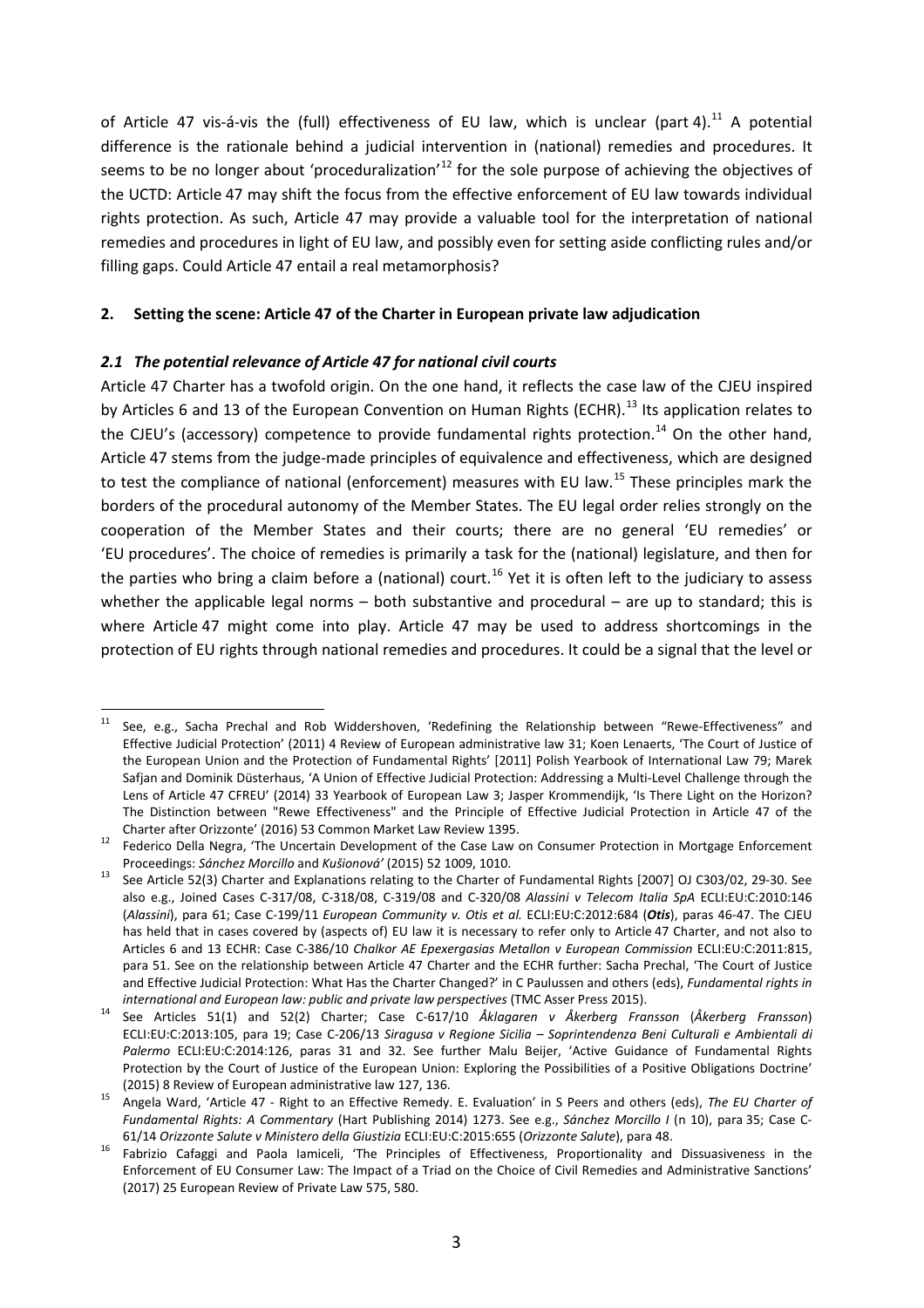scope of protection is insufficient or incomplete and needs to be "upgraded".<sup>[17](#page-6-0)</sup> Article 47 does not produce a direct horizontal effect between private parties, in the sense that subjective rights and obligations are created, modified or extinguished.<sup>[18](#page-6-1)</sup> Instead, it takes effect indirectly via the application and interpretation of national private law and civil procedure by (civil) courts, in dialogue with the CJEU. Remedies and procedures are (re)interpreted and developed in light of the EU rights they serve to protect, arguably so that they turn into 'hybrids' insofar as they take up elements of national law as well as European requirements.<sup>[19](#page-6-2)</sup>

There are numerous areas of private law in which substantive rights have been (fully or partially) harmonized and where a 'hybridization' of remedies and procedures is taking place, not only in crossborder cases. Consumer law and in particular the *ex officio* control of unfair terms on the basis of the UCTD have turned into an area of interaction and friction between EU law and national law.<sup>[20](#page-6-3)</sup> Article 47 Charter has an accessory character: its application is connected to (alleged) violations of EU law.<sup>[21](#page-6-4)</sup> It may be triggered as soon as a case covers aspects of EU law, e.g. as soon as a dispute involves a contract between a trader and a consumer. Therefore, the potential relevance of Article 47 for national civil courts can hardly be ignored: they are expected to provide effective judicial protection in practice to private parties. Despite its potentially wide ramifications, the impact of the Charter on the 'Europeanization' of national private law and civil procedure is still unchart(er)ed territory.<sup>[22](#page-6-5)</sup> Article 47 appears to have a universal nature: it safeguards the right to effective judicial protection for everyone against the violation of *all* EU rights and freedoms, not only Charter rights, and regardless of the (vertical or horizontal) nature of the underlying legal relationship. From the perspective of civil courts, however, it is relevant how EU law is embedded in their own national law. Judges perform different tasks in civil proceedings than in administrative or criminal proceedings, because the position of the parties vis-à-vis each other is different, as well as the rules governing the legal relationship between the parties and the resolution of disputes arising out of it. In civil litigation, there is always a tension between one party's right to an effective remedy and the other party's rights of the defence, which are both protected by Article 47. $^{23}$  $^{23}$  $^{23}$  Not everything constitutes a violation of (EU) fundamental rights. The right to effective judicial protection, or rather a lack thereof, may nevertheless become an issue when, for instance, a rule obstructs a party's access to justice or when there is no provision that links a remedy to a rights violation, which means that EU rights cannot be enforced and protected. Some examples will be discussed below.

#### *2.2 A multi-faceted provision*

<span id="page-6-0"></span><sup>&</sup>lt;sup>17</sup> Norbert Reich, 'The Principle of Effectiveness and EU Private Law' in Ulf Bernitz, Xavier Groussot and Felix Schulyok (eds),

<span id="page-6-1"></span>*General Principles of EU law and European Private Law* (Kluwer Law International 2013) 308–309.<br><sup>18</sup> See Arthur Hartkamp, 'The Effect of the EC Treaty in Private Law: On Direct and Indirect Horizontal Effects of Primary Community Law' [2010] European Review of Private Law 527, 529, 536.<br>Reich (n 17) 308–309. See also Bart Krans, 'EU Law and National Civil Procedure Law: An Invisible Pillar' (2015) 23

<span id="page-6-2"></span>European Review of Private Law 567.<br><sup>20</sup> Hans-W Micklitz and Norbert Reich, 'The Court and Sleeping Beauty: The Revival of the Unfair Contract Terms Directive

<span id="page-6-3"></span><sup>(</sup>UCTD)' (2014) 51 Common Market Law Review 771. See also Verica Trstenjak, 'Procedural Aspects of European Consumer Protection Law and the Case Law of the CJEU' [2013] European Review of Private Law 451; Oliver Gerstenberg, 'Constitutional Reasoning in Private Law: The Role of the CJEU in Adjudicating Unfair Terms in Consumer Contracts'

<span id="page-6-4"></span><sup>[2015]</sup> European Law Journal 599. [2015] European Law Journal 599. 21 See e.g. Herwig Hofmann, 'Article 47 - Right to an Effective Remedy. D. Analysis. III. Specific Provisions (Meaning)' in S

<span id="page-6-5"></span>Peers and others (eds), The EU Charter of Fundamental Rights: A Commentary (Hart Publishing 2014) 1215.<br>Chantal Mak, 'Unchart(er)ed Territory: EU Fundamental Rights and National Private Law' in AS Hartkamp and others (eds), *The Influence of EU Law on National Private Law* (Kluwer 2014). <sup>23</sup> See e.g. *Otis* (n 13), para 48; *Hypotečni banka* (n 10), para 46.

<span id="page-6-6"></span>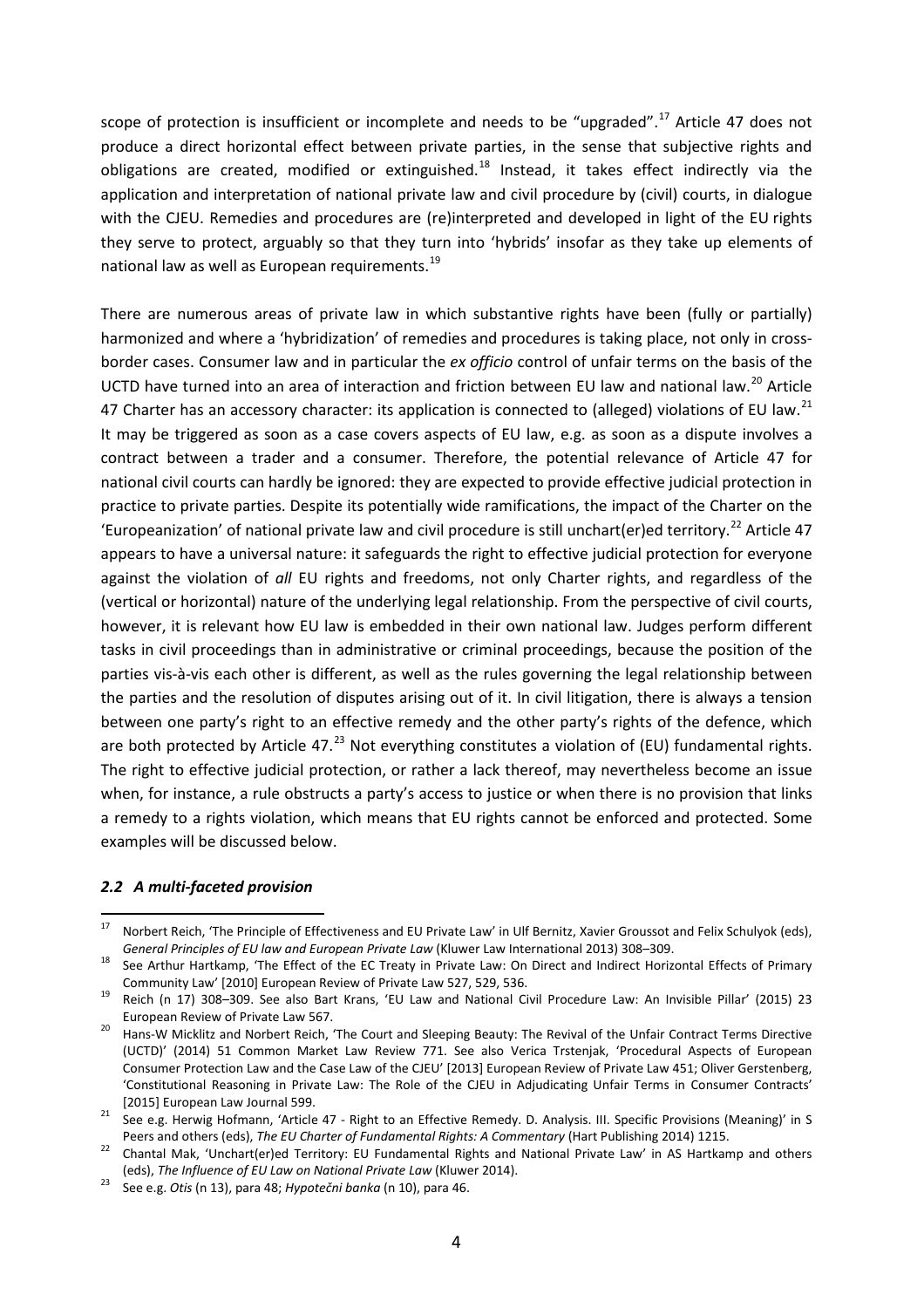Article 47 Charter is a multi-faceted provision: it comprises both the right to an effective remedy before a court of law (first paragraph) and fair trial or due process rights (second and third paragraph). It stresses the need for both *remedies* capable of redressing violations of EU rights, and *procedures* allowing actual access to a court and granting fair prospects for a case to be adjudicated.<sup>[24](#page-7-0)</sup> The substantive and procedural components of Article 47 are intertwined. An effective judicial remedy presupposes access to a court, which implies a fair hearing; it includes the right to a reasoned decision; and it requires effective, proportionate and dissuasive sanctions.<sup>[25](#page-7-1)</sup> The distinction between rights, remedies and procedures is not clear-cut.<sup>[26](#page-7-2)</sup> Rights create material legal positions for individuals, but without accompanying remedies they remain illusory. Remedies are intended to enforce rights or to redress infringements of rights.<sup>[27](#page-7-3)</sup> Procedures are intended to make remedies operational: they facilitate the litigating parties as well as the court.<sup>[28](#page-7-4)</sup> Because procedures determine how much substance can be achieved by whom,<sup>[29](#page-7-5)</sup> they are as important as substantive remedies from the perspective of effective judicial protection. For instance, if a (domestic) court far away from the consumer's place of residence cannot examine *ex officio* the unfairness of a clause conferring exclusive territorial jurisdiction on that court, this could cause the consumer "to forgo any legal remedy or defence".<sup>[30](#page-7-6)</sup> This could even become a fundamental rights issue if consumers are effectively denied the opportunity to present their case before the court.  $31$ 

In its case law on the UCTD, the CJEU does not make a strict distinction between remedies and procedures. The bottom-line is that there must be national measures in place to enable the enforcement of the UCTD in court.<sup>[32](#page-7-8)</sup> An example of a substantive remedy would be the provision in the Dutch Civil Code that a stipulation in standard terms and conditions is voidable ("*vernietigbaar*") if it is unreasonably burdensome. $^{33}$  $^{33}$  $^{33}$  The CJEU's interpretation of the UCTD also includes procedural elements and influences the substantive remedy as well as the powers and duties of the civil court in consumer cases. $34$  However, the judgments referring to Article 47 Charter – read in conjunction with the UCTD – suggest that there is a distinction, and that the term 'remedy' in Article 47 should be understood in a purely *procedural* sense, relating to the availability of a means to initiate proceedings (a judicial remedy). The judgments discussed below all relate to procedural rules and safeguards, in particular the right to be heard as a core element of the right to a fair hearing. In general terms,

<span id="page-7-1"></span><span id="page-7-0"></span><sup>24</sup> Hofmann (n 21) 1216. <sup>25</sup> See respectively: *Alassini* (n 13), para 62; *Otis* (n 13), paras 48-49; *Pohotovost'* (n 10), para 53; Case C-112/13 *A. v B.*  ECLI:EU:C:2014:2195, para 51; Case C-437/13 *Unitrading v Staatssecretaris van Financiën* ECLI:EU:C:2014:2318, para 20; *Kušionová* (n 10), para 59. 26 See further Van Gerven (n 3) 502, 525; Martin Ebers, *Rechte, Rechtsbehelfe Und Sanktionen Im Unionsprivatrecht* (Mohr

<span id="page-7-2"></span>

<span id="page-7-3"></span>Siebeck 2016) 52.<br>27 Johanna Engström, 'The Europeanization of Remedies and Procedures – the Principle of Effective Judicial Protection in<br>1950–503. the Swedish Judicial Habitat' (2011) 23 European Review of Public Law 577

<span id="page-7-4"></span><sup>&</sup>lt;sup>28</sup> Nina Półtorak, *European Union Rights in National Courts* (Wolters Kluwer 2015) 9–10.<br><sup>29</sup> Hanna Schebesta, 'Procedural Theory in EU Law' in K Purnhagen and P Rott (eds), *Varieties of European Economic Law* 

<span id="page-7-6"></span><span id="page-7-5"></span>*and Regulation. Liber Amicorum for Hans Micklitz* (Springer 2014) 853. <sup>30</sup> Case C-137/08 *VB Pénzügyi Lízing v Schneider* ECLI:EU:C:2010:659, para. 54. See also Joined Cases C-240/98 to C-244/98 *Océano Grupo Editorial v Murciano Quintero* ECLI:EU:C:2000:346, para. 22, referring to para. 1(q) of the Annex to the UCTD.<br><sup>31</sup> See e.g. *DEB* (n 4), para 45.<br><sup>32</sup> Półtorak (n 28) 10 defines remedies even more broadly as "all substantive, procedural or technical principles and

<span id="page-7-7"></span>

<span id="page-7-10"></span><span id="page-7-9"></span>

<span id="page-7-8"></span>provisions which are to ensure protection or rights derived from EU law".<br>
<sup>33</sup> Article 6:233(a) of the Dutch Civil Code (*Burgerlijk Wetboek*).<br>
<sup>34</sup> See for a more elaborate overview: Arthur S Hartkamp, 'Ex officio Appli Contract Clauses: EU Law and National Laws Confronted' in L Gullifer and S Vogenauer *English and European Perspectives on Contract and Commercial Law, Essays in Honour of Hugh Beale* (Hart Publishing 2014) 467-484.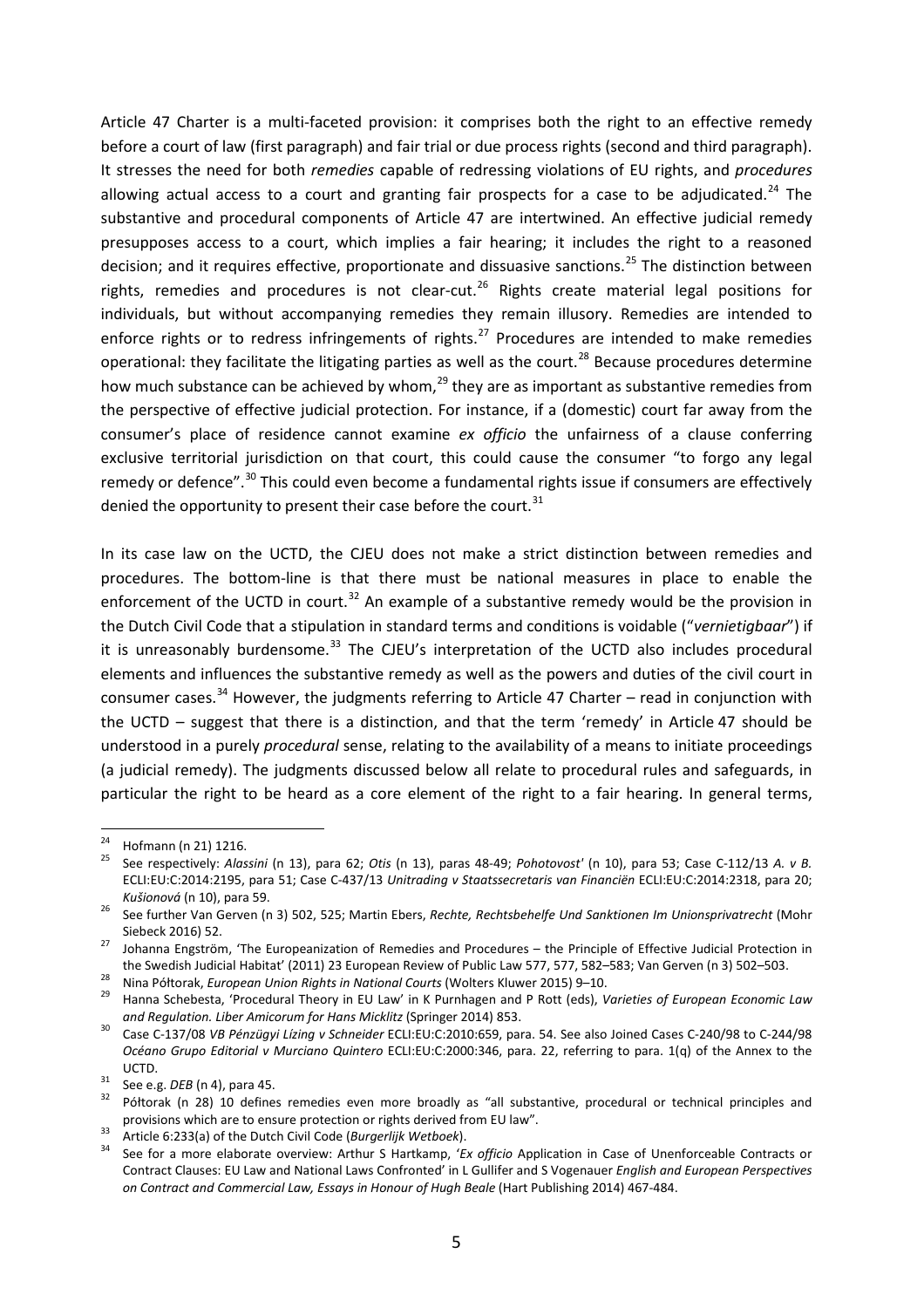procedural rules pertain to judicial organization, jurisdiction and the conduct of proceedings before courts.<sup>[35](#page-8-0)</sup> Thus, the focus on procedures ties in with the vertical dimension of Article 47.

#### *2.3 Article 47 in the context of Directive 93/13/EEC*

The UCTD is a minimum harmonization directive that has been implemented in national legal systems in different ways.<sup>[36](#page-8-1)</sup> There is no 'common core' of rules governing its enforcement. The UCTD requires that unfair terms in a contract concluded between a trader and a consumer are "not binding" (Article 6(1) UCTD) and that "adequate and effective means" exist to prevent the continued use of unfair contract terms (Article 7(1) UCTD), but it is silent as to specific remedies and procedures that must be followed to obtain those remedies. These are, in principle, governed by national law. In settled case law that predates the entry into force of the Charter, the CJEU has developed a set of requirements on the basis of the principles of equivalence and effectiveness – in particular the full effectiveness (*effet utile*) of the UCTD – that demand positive action from the Member States and their (civil) courts. The CJEU's case law has been called rather invasive and purpose-oriented.<sup>[37](#page-8-2)</sup> There is a delicate balance between the Scylla of reducing the Member States' discretion through judicial interpretation and the Charybdis of leaving consumers completely defenseless.<sup>[38](#page-8-3)</sup> The stream of preliminary references has not yet come to a halt. Those references expose diverging views on the role, powers and duties of civil courts in the enforcement and protection of EU rights. For instance, should the court be able to correct a procedural inequality between the parties, even where that would be at odds with the limited scope of the proceedings? To what extent do consumers need special protection when they are involved in litigation? How can the rights and interests of the litigating parties be balanced against each other?

Here we may set our sights on Article 47 Charter. Some believe that Article 47 could serve as a justification for more (CJ)EU interference in national legal systems, others argue that it could give a further impulse to the 'Europeanization' of remedies and procedures.<sup>[39](#page-8-4)</sup> This gives rise to the question whether Article 47 Charter can be used as a basis to pose requirements to (judicial) remedies and procedures, and if so, to what extent and to what end. Article 47 contains the overarching fundamental right to effective judicial protection, but it does not prescribe any specific measures. Due to its accessory character, potential issues may emerge in connection with the protection of substantive EU rights. Pursuant to Article 52(1) Charter, the test is whether a limitation of a right recognised by the Charter is necessary and proportionate in light of the objectives of general interest

<span id="page-8-0"></span><sup>&</sup>lt;sup>35</sup> Van Gerven (n 3) 524; Magdalena Tulibacka, 'Europeanization of Civil Procedure: In Search of a Coherent Approach' (2009) 46 Common Market Law Review 1527, 153.<br><sup>36</sup> As shown by e.g. the Report of the Fitness Check on Council Directive 93/13/EEC of 5 April 1993 on unfair terms in

<span id="page-8-1"></span>consumer contracts, published by the European Commission (Brussels, 29 May 2017):

<span id="page-8-2"></span>http://ec.europa.eu/newsroom/just/item-detail.cfm?item\_id=59332.<br>See e.g. Verica Trstenjak and Erwin Beysen, 'European Consumer Protection Law: Curia Semper Dabit Remedium?' (2011) 48 Common Market Law Review 95, 123–124. It has even been said that Member States no longer have any procedural autonomy: Michal Bobek, 'Why There Is No Principle of "Procedural Autonomy" of the Member States' in Hans-Wolfgang Micklitz and Bruno De Witte (eds), *The European Court of Justice and the Autonomy of the Member States* (Intersentia

<span id="page-8-4"></span>

<span id="page-8-3"></span><sup>2012) 320–321.&</sup>lt;br><sup>38</sup> Gerstenberg (n 20) 601.<br><sup>39</sup> Dorota Leczykiewicz, '"Where Angels Fear to Tread": The EU Law of Remedies and Codification of European Private Law' [2012] European Review of Contract Law 47, 47, 58; Hans-W Micklitz, 'The ECJ between the Individual Citizen and the Member States: A Plea for a Judge-Made European Law on Remedies' in HW Micklitz and B De Witte (eds), *The European Court of Justice and the Autonomy of the Member States* (Intersentia 2012) 362–363. See also Norbert Reich, *General Principles of EU Civil Law* (Intersentia 2014) 99 and Van Gerven (n 3), who has argued for a test of 'adequacy' rather than effectiveness.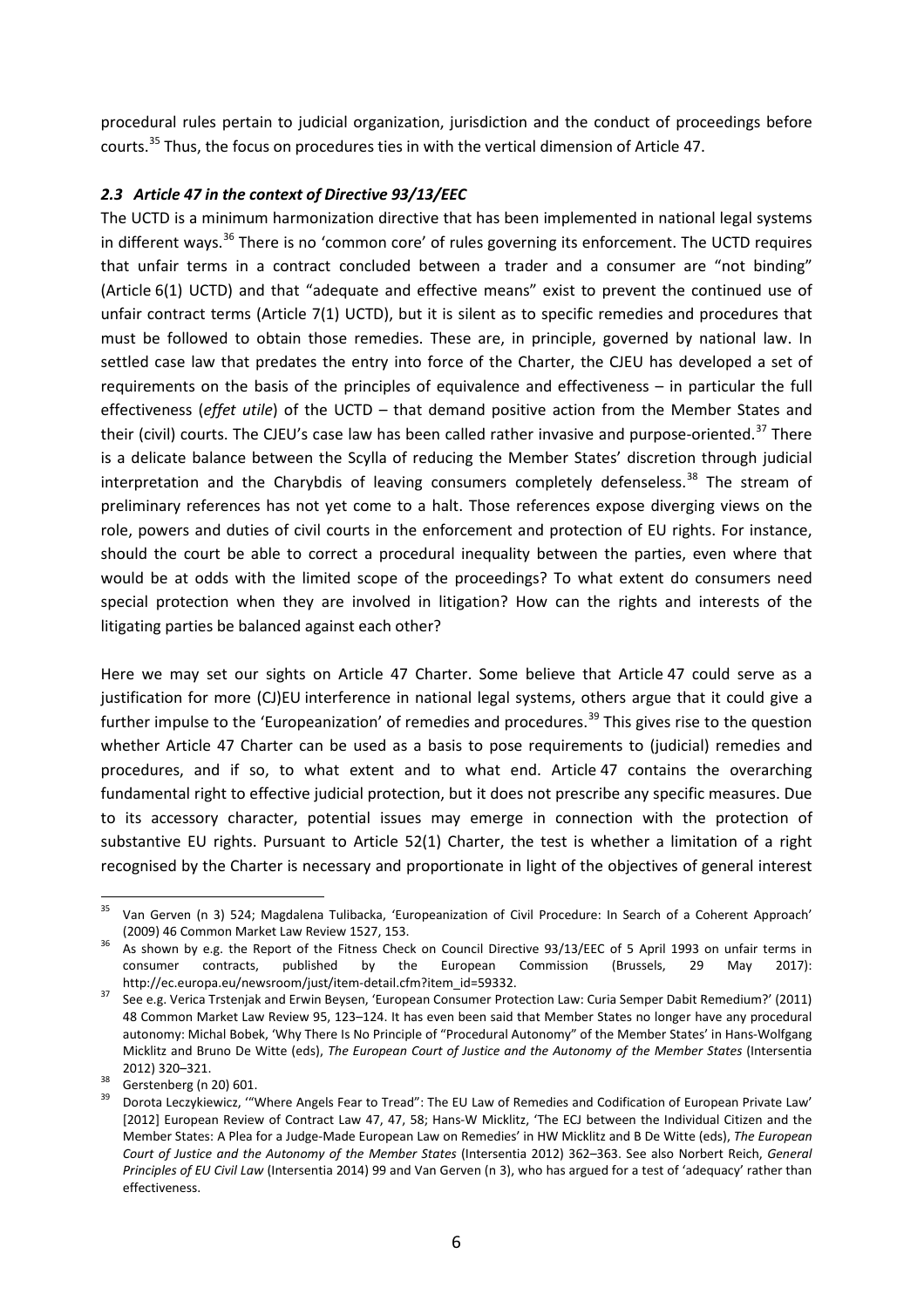pursued. This presumes (a certain degree of) procedural autonomy. One explanation for the focus on procedures could be that Article 47 is seen as separate from the *effet utile* of EU law, which leaves (much) less room for the Member States' discretion.<sup>[40](#page-9-0)</sup> The CJEU has, for instance, interpreted Article 6(1) of the UCTD as meaning that national courts cannot revise the content of unfair terms, and that the right of consumers to full restitution of amounts paid on the basis of unfair terms cannot be limited in time.<sup>[41](#page-9-1)</sup> The emphasis appears to be placed on dissuasiveness (i.e. deterrence) in light of the public interest to eliminate unfair terms from consumer contracts. Article 47 Charter could shift the focus from sanctions to actual redress for the party whose (EU) rights have been infringed. The right to an effective judicial remedy could be seen as an extra guarantee of the full effect of those rights.<sup>[42](#page-9-2)</sup> In this respect, the question is not only to what extent limitations are permitted, but also whether Article 47 may be advanced as an argument to broaden the scope of (judicial) remedies and the legal consequences attached to them.

#### **3 Effective judicial protection and unfair contract terms**

#### *3.1 Key judgments*

Now I will analyze four judgments that stand out the most in the context of the UCTD, because the CJEU gives quite extensive consideration to Article 47 Charter. Two of those judgments (*Kušionová*  and *Sánchez Morcillo I*) relate to consumers, the other two (*Banif Plus Bank* and *Biuro podróży 'Partner'*) to traders. Article 47 applies to all national schemes that are an implementation of the UCTD.[43](#page-9-3) Whereas it appears that Article 47 can be raised *ex officio*, [44](#page-9-4) the question is still open if and when courts must or should do so. Despite the binding legal status of Article 47, the CJEU's case law seems to be quite arbitrary so far. The CJEU does not always (explicitly) refer to Article 47, even where the right to an effective judicial remedy is at stake.<sup>[45](#page-9-5)</sup> Whether or not it is mentioned in the request for a preliminary ruling is not an indicator. In *Kušionová*, the referring court had framed its request on the basis of the UCTD and Article 38 Charter, which lays down the principle that EU policies shall ensure a high level of consumer protection. The CJEU nevertheless considered that the request "in essence" related to Article 47.<sup>[46](#page-9-6)</sup> By contrast, in another case, the CJEU found that it was "not necessary" to answer the questions relating to the Charter.<sup>[47](#page-9-7)</sup> As a consequence, it is hard to identify what the essence of Article 47 is according to the CJEU.

In line with its twofold origin, Article 47 Charter appears to have two main aims: (i) individual rights protection, and (ii) the effective enforcement of EU law. These aims do not necessarily coincide. National courts are not only obliged to ensure the effectiveness of the protection afforded by the

<span id="page-9-0"></span> <sup>40</sup> Janek Tomasz Nowak, 'De bevoegdheid van EU-Lidstaten voor de aanname van regels van nationaal procesrecht: grenzen in de rechtspraak van het Hof van Justitie' in N Cariat and JT Nowak (eds), *Le droit de l'Union européenne et le juge belge* 

<span id="page-9-1"></span>*<sup>–</sup> Het recht van de Europese Unie en de Belgische rechter* (Bruylant 2015) 36. <sup>41</sup> Case C-618/10 *Banco Español de Crédito v Calderón Camino* ECLI:EU:C:2012:349 (*Banesto*); Joined Cases C-154/15, C-307/15 and C-308/15 *Gutiérrez Naranjo v Cajasur Banco* ELCI:EU:C:2016:980. 42 L. Cariolou and A. Demetriades, 'Article. 47. Right to an Effective Remedy and to a Fair Trial', in EU Network of

<span id="page-9-2"></span>Independent Experts on Fundamental Rights, *Commentary of the Charter of Fundamental Rights of the European Union*, 2006, 359-371 (available o[n http://ec.europa.eu/justice/fundamental-rights/files/networkcommentaryfinal\\_en.pdf\)](http://ec.europa.eu/justice/fundamental-rights/files/networkcommentaryfinal_en.pdf), 360. See also Case C-198/13 Hernández v Reino de España ECLI:EU:C:2014:2055, para 47.<br>
<sup>43</sup> See e.g. Biuro podróży 'Partner' (n 10), para 25.<br>
<sup>44</sup> See DEB (n 4), para 33.<br>
<sup>45</sup> See e.g. Case C-415/11 Aziz v Catalunyacaixa ECLI

<span id="page-9-3"></span>

<span id="page-9-4"></span>

<span id="page-9-5"></span>

<span id="page-9-6"></span>

<span id="page-9-7"></span>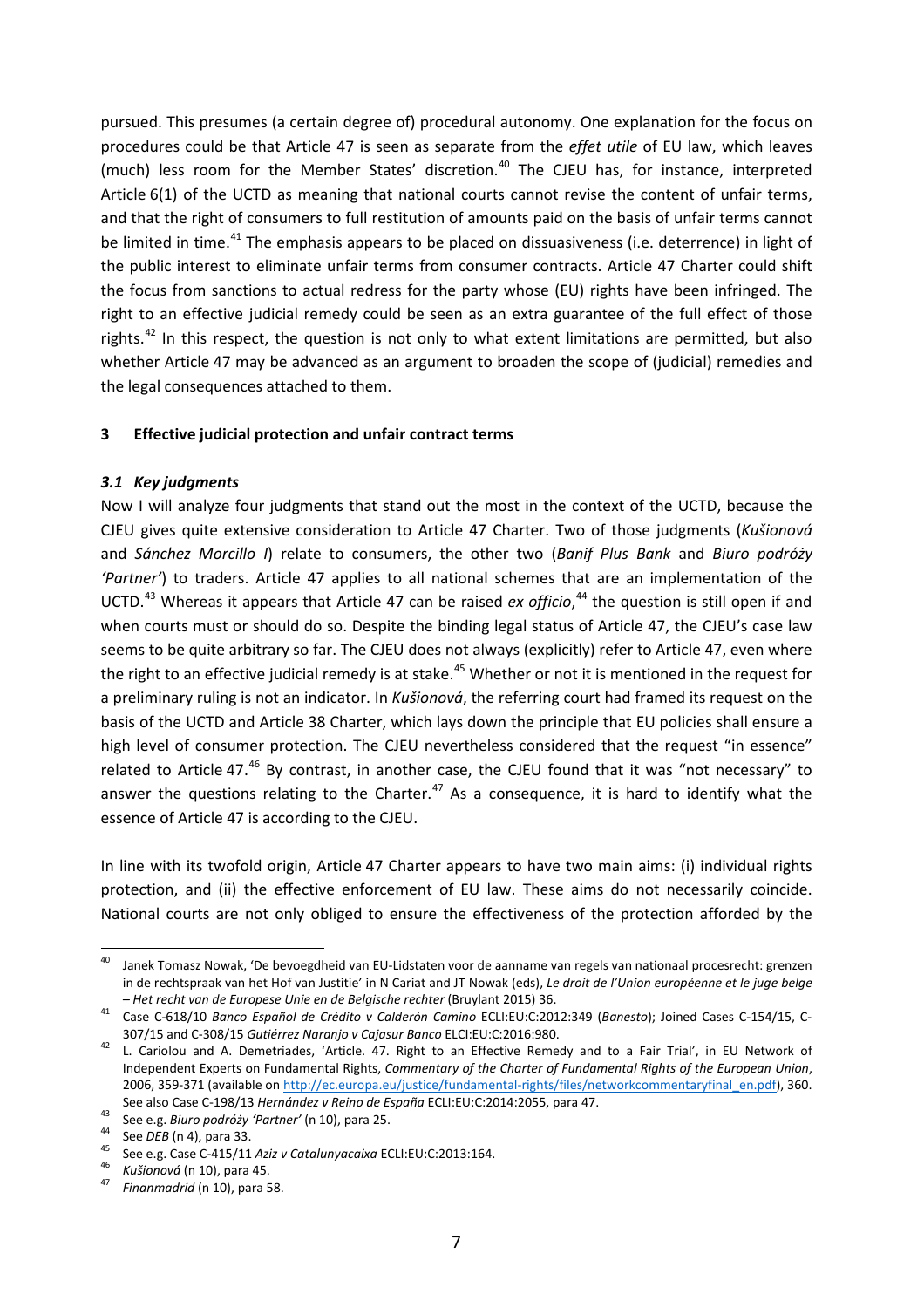UCTD, they must *also* respect the requirements of effective judicial protection, as guaranteed by Article 47.<sup>[48](#page-10-0)</sup> These two types of protection overlap to a large extent as far as the effective (judicial) protection of consumers is concerned, although they serve different purposes.[49](#page-10-1) In *Sánchez Morcillo I*, the CJEU held that the obligation for the Member States to ensure the effectiveness of rights that parties derive from the UCTD *implies* a requirement of judicial protection, guaranteed by Article 47 Charter.[50](#page-10-2) The two types of protection do not (entirely) overlap if certain measures would be justified to enhance the (full) effectiveness of the UCTD, but where that would be at the expense of essential procedural safeguards. In *Biuro podróży 'Partner'*, the CJEU confirmed that *any* person whose rights guaranteed by EU law – of which Article 47 forms a part – might be infringed is entitled to an effective remedy, even if there is no other basis in EU legislation that provides for a scheme of effective judicial protection.<sup>[51](#page-10-3)</sup> Traders cannot derive any rights from the UCTD, but that does not deprive them of procedural safeguards. Of course, the case must still fall within the scope of EU law for Article 47 to apply: there must be a connecting link to substantive EU rights such as those enshrined in the UCTD. This link exists when those rights are enforced against a trader, who can then rely on Article 47.

#### *3.2* **Kušionová** *vs* **Aziz***: interim relief as an effective judicial remedy*

Before *Kušionová*, the CJEU had already required on a few other occasions that Member States made legislative changes to provide for interim relief, where that was the only way to ensure the protection of EU rights. This has sparked a debate about judicial law-making and the CJEU's competence to conceive 'new' remedies. The Treaties (and the Charter<sup>[52](#page-10-4)</sup>) are not meant to create remedies other than those already laid down by national law, unless the structure of the national legal system is such that there is no remedy making it possible, not even indirectly, to ensure respect for the rights which individuals derive from EU law.[53](#page-10-5) In *Kušionová*, the CJEU insisted on the availability of interim relief as a cornerstone of effective (judicial) protection against violations of EU law, in this case: the UCTD.<sup>[54](#page-10-6)</sup> Article 47 Charter was used to stress the need for an effective judicial remedy against the (extrajudicial) enforcement of a loan secured by a charge on the consumer's family home.<sup>[55](#page-10-7)</sup> The UCTD is silent as to the enforcement of charges.<sup>[56](#page-10-8)</sup> While the choice of remedies remains within their discretion, the Member States must ensure that (i) remedies exist and (ii) those remedies are effective, proportionate and dissuasive (the duty of sincere cooperation laid down in Article 4(3) TEU). The CJEU held that a judicial remedy must be available to the consumer to challenge an enforcement based on potentially unfair contract terms, which allows the national court to adopt interim measures to prevent the sale from going ahead. This is especially important if the consumer risks losing her family home (Article 7 Charter), which places her family in a vulnerable position. The lack of an effective judicial remedy would seriously undermine the rights afforded to consumers under the UCTD. [57](#page-10-9) The CJEU considered inter alia that in Slovakia, *ex ante* and *ex post* remedies were available to

<span id="page-10-2"></span>

<span id="page-10-3"></span>

<span id="page-10-1"></span><span id="page-10-0"></span><sup>&</sup>lt;sup>48</sup> See e.g. Banif Plus Bank (n 10), paras 27 and 29.<br>
<sup>49</sup> See also Della Negra (n 10) 1026.<br>
50 Sánchez Morcillo I (n 10), para 35.<br>
Biuro podróży 'Partner' (n 10), para 26.<br>
Explanations relating to the Charter of Fun

<span id="page-10-5"></span><span id="page-10-4"></span>*Justitiekanslern* ECLI:EU:C:2007:163, para 40; Case C-583/11 *Inuit v European Parliament and Council of the European*  Union ECLI:EU:C:2013:625, paras 103-104.<br><sup>54</sup> Kušionová (n 10), para. 59. See also Aziz (n 45), paras 59 and 62; Alassini (n 13), para 59; Unibet (n 53), para 67.<br><sup>55</sup> Ibid, para 47.<br><sup>56</sup> Ibid, para. 49. See also Case C-28

<span id="page-10-6"></span>

<span id="page-10-8"></span><span id="page-10-7"></span>para 45.<br> $57$  Ibid, paras 63-64 and 66.

<span id="page-10-9"></span>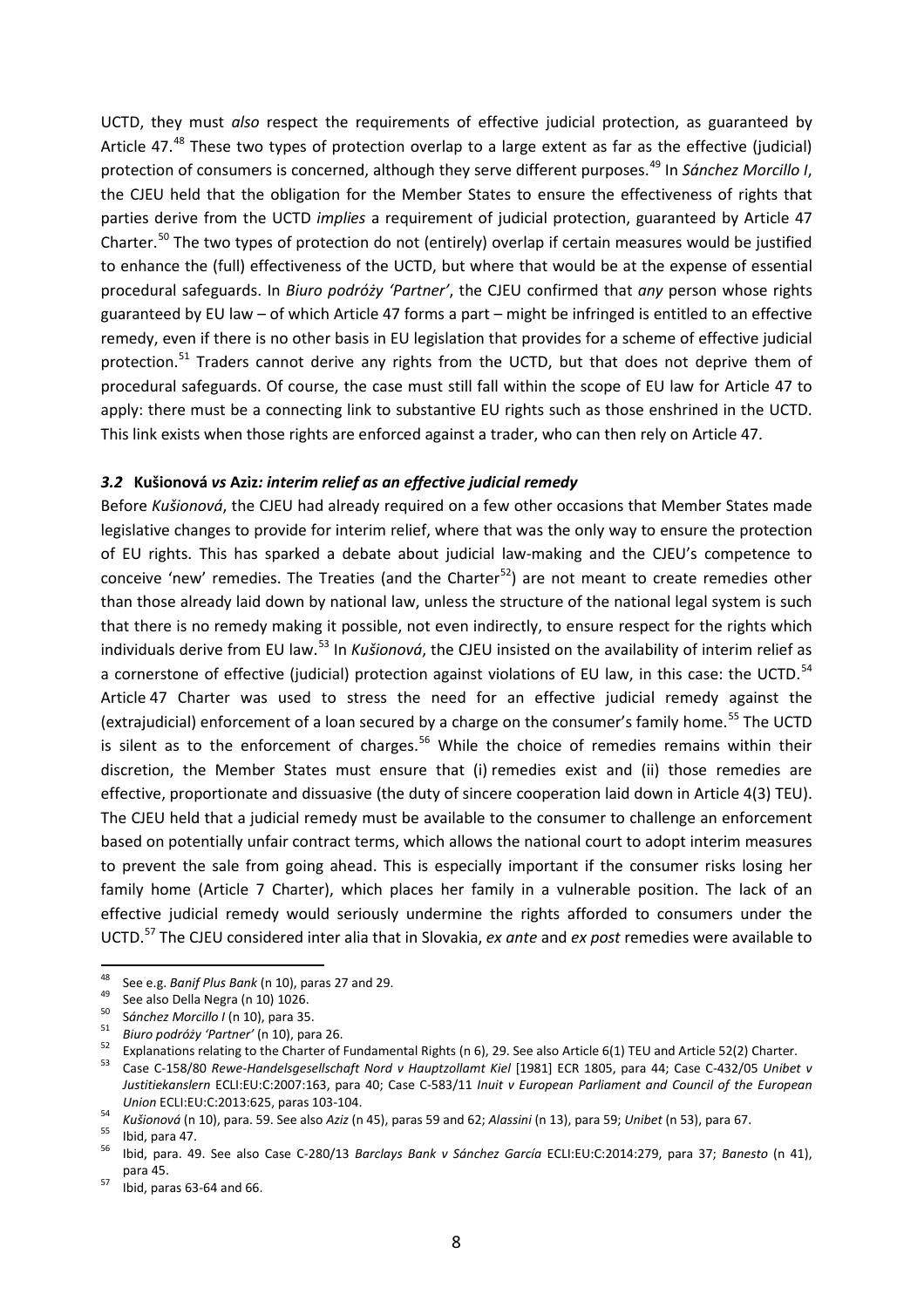the consumer to contest the sale, albeit under time-limits. Moreover, it was possible for the court to adopt interim measures and to declare the sale void, which retrospectively placed the consumer in a situation almost identical to her original situation. It was ultimately for the referring Slovakian court to determine whether the applicable procedural rules were adequate.<sup>[58](#page-11-0)</sup>

It is difficult to say what distinguishes the reasoning of the CJEU on the basis of the Charter from a reasoning based on (full) effectiveness. The CJEU basically examined whether the available interim measures were an adequate and effective means to protect consumers. Consumer protection is, however, not absolute. It has been observed that the CJEU should have assessed instead whether a restriction (i.e. time-limit) of the consumer's right to bring an action (Article 47 Charter) could be justified by the need to ensure the efficiency of enforcement proceedings, or whether an interference with the consumer's right to respect for private and family life (Article 7 Charter) was necessary and proportionate in light of the creditor's interest in a swift enforcement of the debt.<sup>[59](#page-11-1)</sup> This would indeed appear to be more in line with the test under Article 52(1) Charter. The outcome could very well be the same (i.e. national law is or is not compatible with EU law), but the reasoning is different. The CJEU's reasoning in *Kušionová* does not show that a balance has been struck: [60](#page-11-2) it focuses more on (full) effectiveness and dissuasiveness. A possible explanation for this is the accessory character of Article 47: it appears to be instrumental to achieve the UCTD's objectives, i.e. to ensure a high level of consumer protection under the UCTD. This finding lays bare the legal-political question what the main purpose of effective judicial protection is: individual rights protection, or the effective enforcement of EU law? If it is the latter, then it is less about a balancing exercise than about the availability of (judicial) remedies against (allegedly) unfair contract terms.

Remedies must not only be available, they must also be effective. In *Aziz*, a case from Spain, the CJEU already made clear that the possibility for the consumer to claim compensation in declaratory proceedings after the sale had already taken place did not offer sufficient protection against an unlawful eviction. The UCTD precluded a procedural regime where it was impossible for the court to grant interim relief capable of staying or terminating the enforcement proceedings in order to guarantee the full effectiveness of its final decision about the (un)fairness of the contract terms on which the enforcement was based.<sup>[61](#page-11-3)</sup> Like in *Kušionová*, the CJEU focused on the procedural means at the disposal of consumers to take legal action and to exercise their rights, not on the question to what extent a restriction of the consumer's grounds for opposition against enforcement could be justified. In this respect, it is interesting to note that the Spanish Constitutional Court had come to a different conclusion than the CJEU. It had found that the regime at issue did *not* violate the right to effective judicial protection (Article 24(1) of the Spanish Constitution), due to the limited scope of the enforcement proceedings. A restriction of the debtor's opposition grounds was justified in light of the creditor's right to claim payment. The debtor had consented to the mortgage arrangement and thus, to a limitation of her defence possibilities; besides, the door to declaratory proceedings was left

<span id="page-11-1"></span><span id="page-11-0"></span><sup>&</sup>lt;sup>58</sup> Ibid, para. 68.<br><sup>59</sup> Della Negra (n 12) 1024, 1030. By comparison, see e.g. *Buckland v the United Kingdom*, App no 40060/08 (ECtHR, <sup>18</sup> September 2012) and *Sajó et al. v Slovenia*, App no 31371/12 (ECtHR, 25 April 2017). 60 Ibid 1030. <sup>61</sup> *Aziz* (n 45), paras 59-61.

<span id="page-11-3"></span><span id="page-11-2"></span>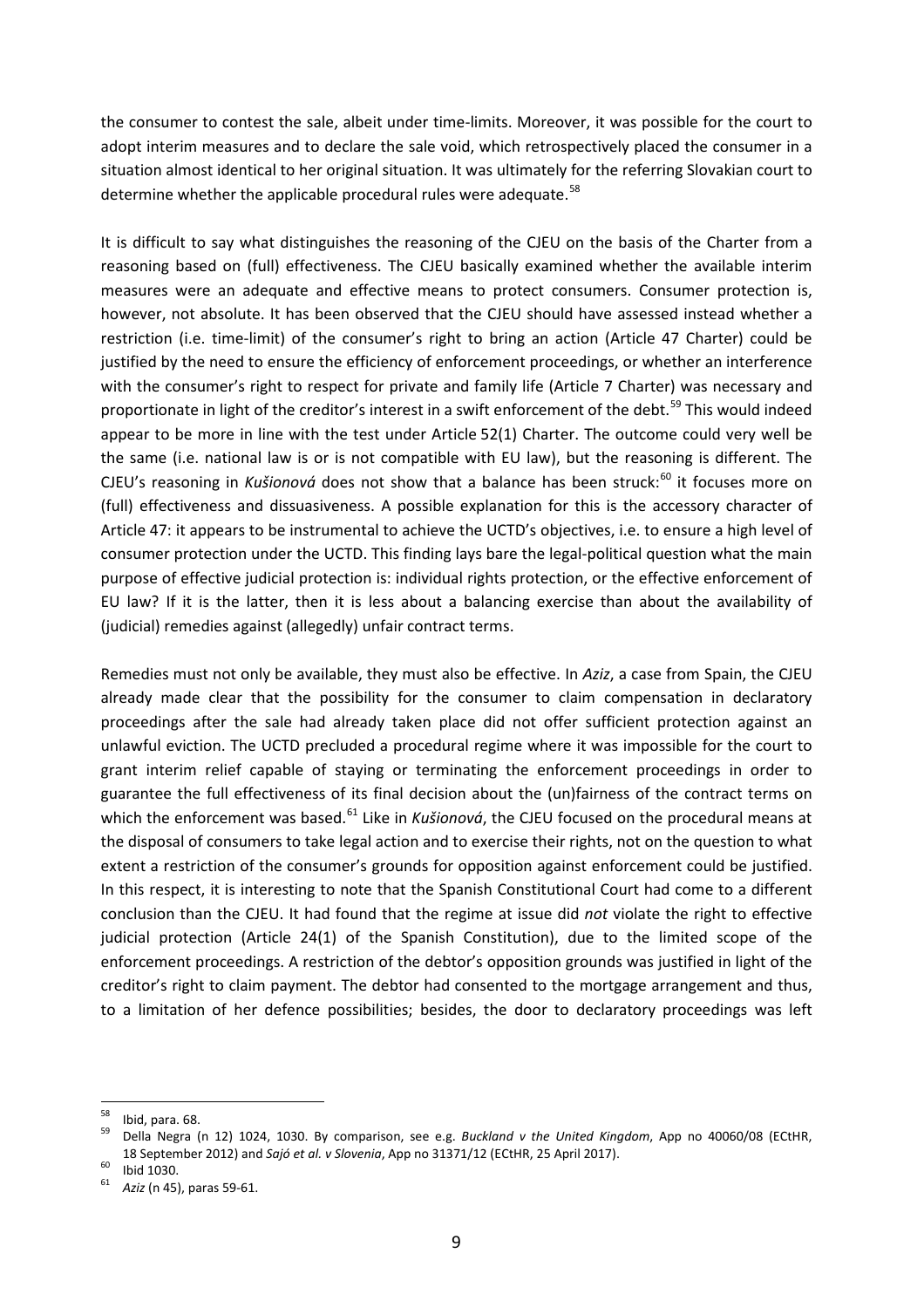open.<sup>[62](#page-12-0)</sup> Spanish courts then turned to EU consumer law, which entailed a switch in perspective from the constitutional rights of Spanish citizens to their rights as European consumers, including the fundamental right to effective judicial protection.<sup>[63](#page-12-1)</sup> Aziz could be seen as an example of so-called "hidden constitutionalization":<sup>[64](#page-12-2)</sup> although no (explicit) reference was made to Article 47 Charter, the judgment indirectly set a higher standard of fundamental rights protection, in a similar way as *Kušionová*.

#### *3.3* **Sánchez Morcillo***: procedural equality*

*Aziz* provoked the creation of a 'new' remedy in the sense that a new opposition ground on the basis of (alleged) unfair terms was introduced in the Spanish Code of Civil Procedure.<sup>[65](#page-12-3)</sup> The legislative reform gave rise to new issues. While the creditor could bring an appeal against a decision which, upholding an objection raised by the debtor, terminated the enforcement proceedings, the debtor was not allowed to bring an appeal vice versa if her objection was dismissed. This meant that the debtor, if she was a consumer, could not even base an appeal on the (alleged) unfairness of the terms of the mortgage agreement. In *Sánchez Morcillo I*, the CJEU held that the UCTD, read in conjunction with Article 47 Charter, must be interpreted as precluding such a system of enforcement.<sup>[66](#page-12-4)</sup> This system offered incomplete and insufficient protection to consumers, who must have a reasonable opportunity to present their case in conditions that do not place them in a clearly less advantageous position compared with their opponent. The applicable rules did not sufficiently respect the right to an effective remedy, a fair trial and equality of arms.<sup>[67](#page-12-5)</sup> It has been observed that the real problem was irreversibility, like in *Aziz*.<sup>[68](#page-12-6)</sup> Article 47 in itself does not guarantee a right to appeal.<sup>[69](#page-12-7)</sup> An asymmetric restriction of the recourse to appeal could perhaps have been justified in light of the creditor's privileged position as a mortgage holder and the fact that the decision in the enforcement proceedings does not have substantive *res judicata* effect. However, even though the consumerdebtor still has access to declaratory proceedings, that does not suspend the enforcement. This meant that the consumer-debtor would be in the same situation pre-*Aziz* once her objection was dismissed in the enforcement proceedings. The provision at issue was subsequently adjusted, so that the consumer-debtor could bring an appeal on the basis of unfair terms.<sup>[70](#page-12-8)</sup>

<span id="page-12-0"></span> <sup>62</sup> *Tribunal Constitutional de España*, order 113/2011 of 19 July 2011 ECLI:ES:TC:2011:113A. See also Sara Iglesias Sánchez, 'Unfair Terms in Mortgage Loans and Protection of Housing in Times of Economic Crisis: Aziz v. Catalunyacaixa' (2014) 51

<span id="page-12-1"></span>Common Market Law Review 955, 970.<br>Ibid 971. See also Fernando Gómez Pomar and Karolina Lyczkowska, 'Spanish Courts, the Court of Justice of the European Union and Consumer Law. A Theoretical Model of Their Interaction' (2014) 4 Indret <www.indret.com/pdf/1093.pdf>; Esther Arroyo Amayuelas, 'No Vinculan Al Consumidor Las Cláusulas Abusivas: Del Derecho Civil Al Procesal Y Entre La Prevención Y El Castigo' in E Arroyo Amayuelas and A Serrano de Nicolás (eds), *La Europeización del Derecho privado:* 

<span id="page-12-2"></span>*cuestiones actuales* (Marcial Pons 2016). <sup>64</sup> Hans-W Micklitz, 'Unfair Contract Terms – Public Interest Litigation before European Courts' in E Terryn, G Straetmans and V Colaert (eds), *Landmark Cases of EU Consumer Law: In Honour of Jules Stuyck* (Intersentia 2013) 649; Micklitz and Reich (n 20) 800; Iglesias Sánchez (n 5) 970.<br>Article 695.1.4 of the *Ley de Enjuiciamiento Civil*, insterted by *Ley 1/2013 de medidas para reforzar la protección a los* 

<span id="page-12-3"></span>deudores hipotecarios, reestructuración de deuda y alquiler social of 14 May 2013.<br>
<sup>66</sup> Sánchez Morcillo I (n 10), para 51.<br>
<sup>67</sup> Ibid, paras 49-51.<br>
<sup>67</sup> Helena Diéz García, 'Igualdad de Armas Y Tutela Judicial Efectiva

<span id="page-12-4"></span>

<span id="page-12-5"></span>

<span id="page-12-6"></span><sup>5</sup> de Septiembre: Crónica de Una Reforma Legislativa Anunciada (de Los AATC 70/2014, 71/2014, 111/2014, 112/2014 Y

<span id="page-12-8"></span><span id="page-12-7"></span>

<sup>113/2014</sup> a La STJUE de 17 de Julio de 2014)' [2014] Derecho Privado y Constitución 229–230, 241, 249.<br>See e.g. Case C-169/14 Sánchez Morcillo I (n 10), Opinion of Advocate General Wahl ECLI:EU:C:2014:2110, para 43.<br>Article 25 May 2015.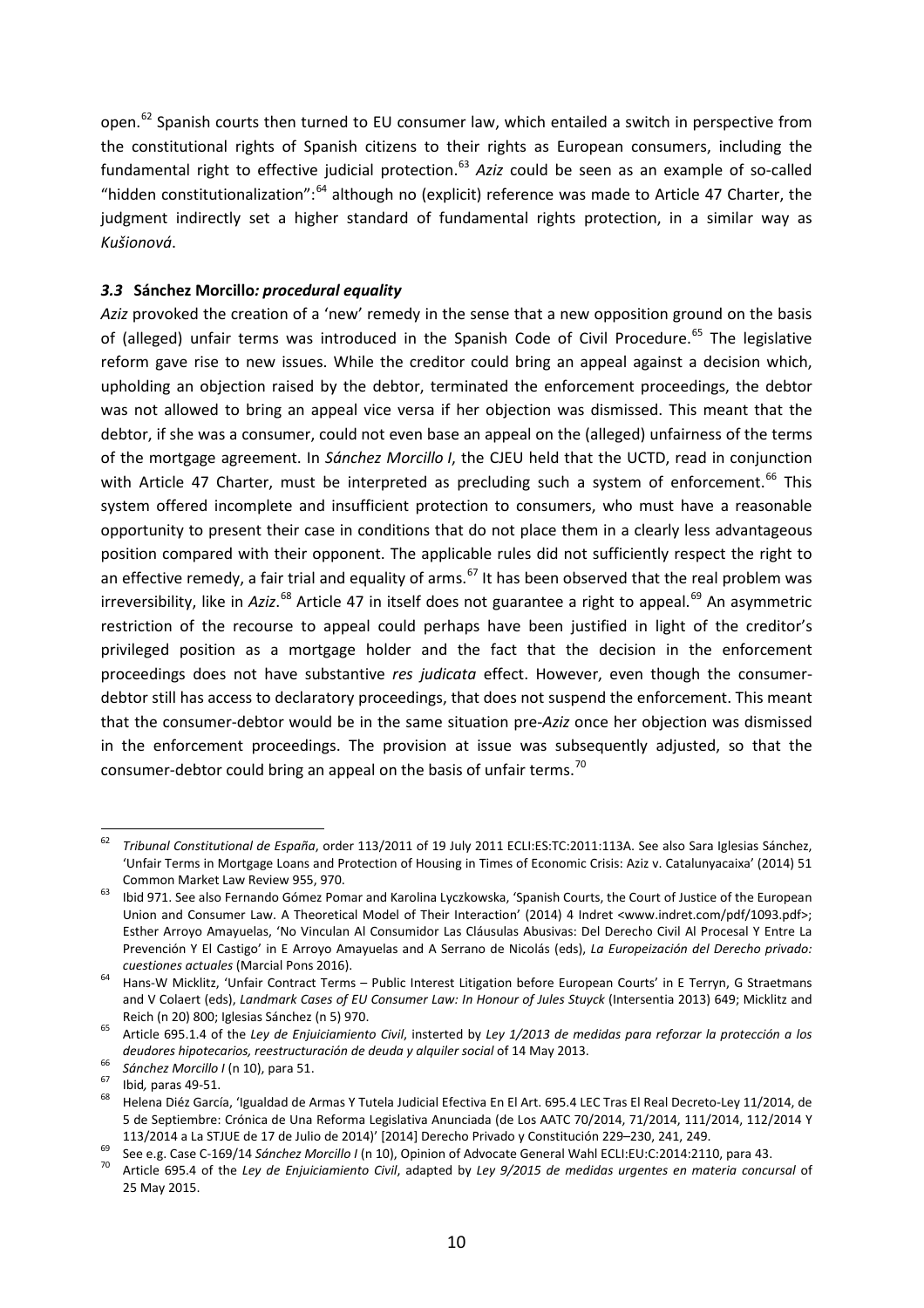In *Aziz*, the imbalance between the parties – a consumer vis-à-vis a bank – was considered in view of the potential unfairness of the contract terms at issue (Article 3(1) UCTD), not from a procedural point of view.[71](#page-13-0) *Sánchez Morcillo I* suggests that Article 47 Charter could be used as an argument to correct a lack of procedural equality between the parties, albeit to a limited extent. In *Sánchez Morcillo II*, a follow-up order, $^{72}$  $^{72}$  $^{72}$  the CJEU held that due to the limited scope of the UCTD, the grounds for an appeal brought by the consumer-debtor could be restricted to unfair contract terms review. The UCTD pursues the specific objective of re-establishing equality between consumers and traders.<sup>[73](#page-13-2)</sup> The principle of equality of arms did not extend the scope of consumer protection beyond the UCTD, so Spain was not required to put the parties on an equal footing in terms of their right to appeal.<sup>[74](#page-13-3)</sup> Like *Kušionová*, *Sánchez Morcillo I* shows that Article 47 Charter may function as a correction mechanism when national civil procedure is deemed to offer incomplete or insufficient protection in light of EU law.[75](#page-13-4) At the same time, *Sánchez Morcillo II* reveals the main constraint of Article 47: its accessory character. Neither Article 47 nor the full effectiveness of the UCTD can be stretched so far that a procedural inequality between the parties is completely removed. The CJEU took a restrained approach in *Pohotovost'* as well.<sup>[76](#page-13-5)</sup> There was no EU legislation governing the role of consumer protection associations in individual proceedings and whether they must be entitled to intervene in support of an individual consumer. The CJEU held that Article 47 could not by itself serve as a basis for the extension of the right to an effective judicial remedy to consumer protection associations, which do not enjoy the same protection as individual consumers.<sup>[77](#page-13-6)</sup> A judicial remedy was still available to individual consumers. Otherwise, Article 47 might have been triggered; the possibility of bringing an action cannot be denied solely on the ground that EU law does not make express provision for it.<sup>[78](#page-13-7)</sup> The CJEU's approach could be subject to criticism. However, it shows that there are boundaries as to how much space the judiciary has for correcting an error or failure to act on the part of the legislature.<sup>[79](#page-13-8)</sup>

#### *3.4* **Banif Plus Bank** *and* **Biuro podróży 'Partner'***: a counterbalance*

There is typically one party who benefits more from EU legislation, such as the consumer who enjoys protection against unfair contract terms under the UCTD. That does not mean that the rights and interests of the other party no longer matter. In *Banif Plus Bank*, the CJEU held that the national court must respect the requirements of effective judicial protection by observing the principle of *audi alteram partem*. In the context of the UCTD, this means that both parties must be given the opportunity to present their views before a contract term can be found to be unfair and declared to

<span id="page-13-0"></span> <sup>71</sup> *Aziz* (n 45), paras 68, 73 and 75. See also Immaculada Barral-Viñals, 'Aziz Case and Unfair Contract Terms in Mortgage

<span id="page-13-3"></span><span id="page-13-2"></span>

<span id="page-13-1"></span>Loan Agreements: Lessons to Be Learned in Spain' (2015) 4 Penn. St. J.L. & Int'l Aff. 69, 79,83.<br>
Sánchez Morcillo II (n 10), para 50.<br>
19 Ibid, para. 56.<br>
See also Case C-543/14 Ordre des barreaux francophones et germanop

<span id="page-13-4"></span>paras 40 and 42. 75 See also Półtorak (n 28) 50. <sup>76</sup> Case C-470/12 *Pohotovost' v. Vašuta* (see n 10), as distinct from Case C-76/10 *Pohotovost' v. Korčkovská*

<span id="page-13-6"></span>

<span id="page-13-8"></span><span id="page-13-7"></span>

<span id="page-13-5"></span>ECLI:EU:C:2010:685.<br>
Pohotovost' (see n 10), paras 53-54.<br>
See e.g. Case C-47/07 Masdar v Commission of the European Communities ECLI:EU:C:2008:726, para 50.<br>
This (again) depends on the context. For example, in the conte environmental law, the CJEU appears to be willing to use Article 47 Charter to provide greater access to justice to nongovernmental organizations: Case C-243/15 *LZ v Obvodný úrad Trenčín* ECLI:EU:C:2016:838 (also referred to as "*Brown Bears II*").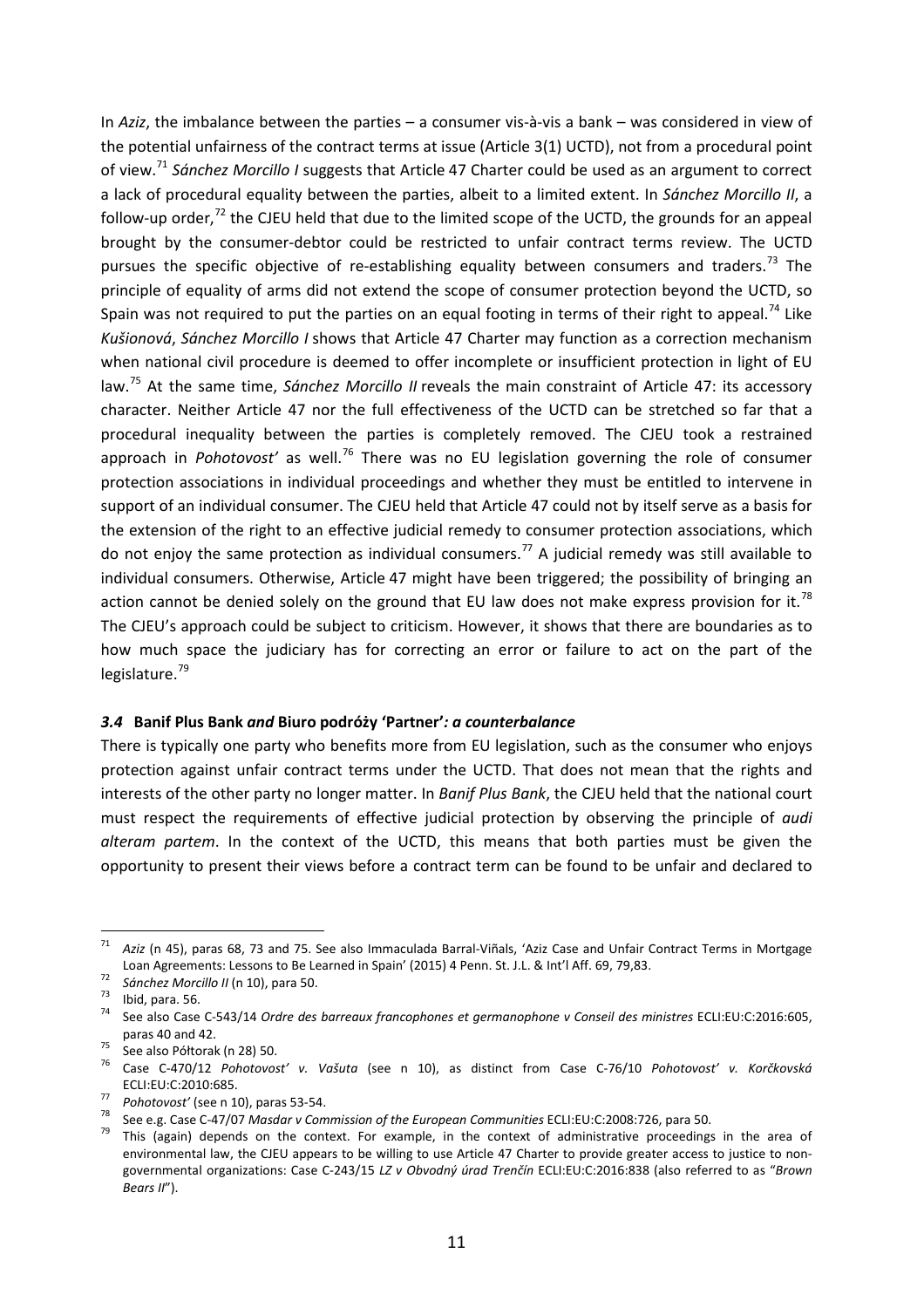be not binding.<sup>[80](#page-14-0)</sup> The right to be heard cannot simply be bypassed by reference to the (full) effectiveness of the UCTD. This was confirmed in *Biuro podróży 'Partner'*, a case about a national register of unlawful standard contract terms aimed at enhancing the effectiveness of the prohibition on the use of unfair contract terms in Poland. A trader on whom a fine was imposed for the use of a term deemed to be equivalent to a term in the register, without having been a party to the proceedings culminating in the entry of that term in the register, must have the opportunity to challenge both the assessment of the conduct considered to be unlawful and the amount of the fine.<sup>[81](#page-14-1)</sup> In the absence of a scheme of effective judicial protection for the trader, the UCTD must be interpreted in light of Article 47 Charter. [82](#page-14-2) Although *Biuro* concerned administrative proceedings, it is relevant for civil proceedings as well. The effective protection of consumers under the UCTD cannot justify national legal measures at any cost; Article 47 Charter may provide a counterbalance.

In *Banif Plus Bank*, the CJEU held that the national court's obligation to observe the principle of *audi alteram partem*, which was an element of the basic principles of the domestic judicial system, was not incompatible – note the double negation – with the principle of effectiveness. This obligation was not an obstacle that compromised the effectiveness of the protection provided by the UCTD for the benefit of consumers.<sup>[83](#page-14-3)</sup> Indeed, upholding procedural safeguards for traders does not automatically lead to a lower level of consumer protection, which would run counter to the objectives of the UCTD. In its negative, controlling or eliminatory function, the principle of effectiveness removes obstacles to the enforcement of EU law. $84$  Article 47 Charter appears to be phrased more positively: it encompasses the right to be heard as a 'positive' requirement. It could also be used constructively where it entails supplementing existing instruments or filling gaps.<sup>[85](#page-14-5)</sup> In this respect, *Kušionová* suggests that Article 47 and the (consumer-oriented) full effectiveness of the UCTD are two sides of the same coin. However, *Biuro podróży 'Partner'* demonstrates that they are not. Article 47 protects both parties, not only consumers. This brings us back to the question how the rights and interests of the parties are to be balanced against each other.

#### **4 The correlation between Article 47 of the Charter and the (full) effectiveness of EU law**

#### *4.1 What is in the balance…*

It has been submitted that the classical proportionality test for fundamental rights (see Article 52(1) Charter) concentrates too much on the rights of only one party, and does not sufficiently take account of the rights and interests of both sides.<sup>[86](#page-14-6)</sup> Article 47 Charter protects both parties to the proceedings. It comprises both the horizontal and the vertical dimension at the same time. As we have seen in *Kušionová*, Article 47 could have been used to strike a balance between the creditor's interest in a swift debt enforcement and the consumer-debtor's right to take legal action, and between the need for legal certainty and a critical assessment of rules that may adversely affect one of the parties

<span id="page-14-1"></span>

<span id="page-14-2"></span>

<span id="page-14-4"></span><span id="page-14-3"></span>

<span id="page-14-0"></span><sup>&</sup>lt;sup>80</sup> Banif Plus Bank (n 10), paras 28-31.<br><sup>81</sup> Biuro podróży 'Partner' (n 10), para 40.<br><sup>82</sup> Ibid, para 26.<br><sup>83</sup> Banif Plus Bank (n 10), paras 33-34.<br><sup>84</sup> See e.g., Reich (n 17) 302–303; Arthur Hartkamp, *European Law and* 

*Human Rights Law on Legal Relationships between Individuals* (2nd edition, Intersentia 2016) 100.<br>See, e.g., Krommendijk (n 11) 1401–1405; Hartkamp (n 84) 99. For a national example, see Leeuwarden Court of Appeal

<span id="page-14-6"></span><span id="page-14-5"></span><sup>(</sup>the Netherlands), judgment of 5 July 2011 ECLI:NL:GHLEE:2011:BR2500, para 3.6. 86 Hugh Collins, 'The Constitutionalization of European Private Law as a Path to Social Justice?' in Hans-W Micklitz (ed), *The Many Concepts of Social Justice in European Private Law* (Edward Elgar Publishing 2011) 146.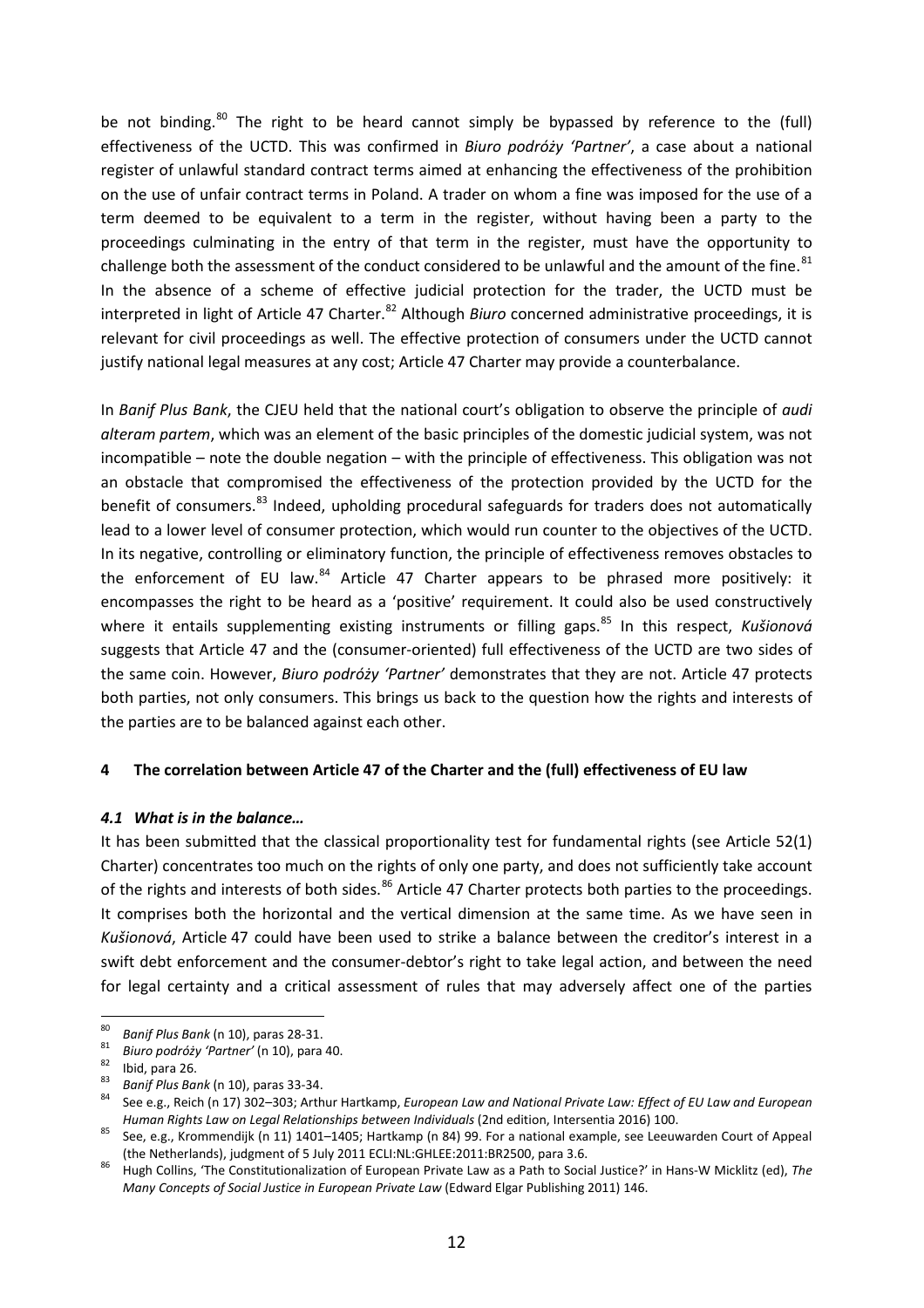(whether a consumer or a trader). The application of Article 47, read in conjunction with substantive EU rights such as those embodied in the UCTD, allows courts to take the parties' position vis-à-vis each other and their socio-economic circumstances into account.<sup>[87](#page-15-0)</sup> In *Kušionová*, the CJEU could have paid more attention to the rights and interests of the creditor. Even though that might not have significantly changed the outcome, it would have acknowledged the private-law nature of the legal relationship between the parties. In *Sánchez Morcillo I*, the imbalance between the parties was taken into consideration. The enforcement regime at issue favoured the creditor too much, to the detriment of the consumer. Both judgments also have a social dimension where they refer to the consumer's family home.<sup>[88](#page-15-1)</sup> EU consumer law may provide an indirect remedy against foreclosure and the over-indebtedness of consumers.<sup>[89](#page-15-2)</sup> Article 47 highlights the role of civil courts in providing effective judicial protection, in particular to consumers as weaker parties. A traditional private law approach would push the vertical dimension to the background. By contrast, the principle of effectiveness allows for a balancing between the objectives of EU law – i.e. its effective enforcement – and the (procedural) interests of the Member States, but it would do less justice to the horizontal dimension. [90](#page-15-3) Article 47 appears to be not so much aimed at solving conflicts between EU law and national law as it is geared towards individual rights protection. It could shift the focus from the (full) effectiveness of EU law on a systemic level to the protection of (procedural) rights on the level of the parties to the dispute.<sup>[91](#page-15-4)</sup> However, it is too early to say that such a shift in focus is taking place.

#### *4.2 An extra guarantee*

It is still unclear if and to what extent Article 47 Charter and the (full) effectiveness of EU law overlap, and it is difficult to predict which test will be applied in which case.<sup>[92](#page-15-5)</sup> Last year, the CJEU missed an opportunity to give more clarity about the correlation between Article 47 and the principle of effectiveness in *Finanmadrid*. The referring court wanted to know whether Spanish legislation governing the (national) order-for-payment procedure was compatible with the Charter. The creditor could obtain an order issued by a court registrar, without judicial involvement. A judge would only be involved in the case when the amount was incorrect or when the debtor contested the claim. The order would have *res judicata* effect. At the enforcement stage, the court could no longer examine whether there were any unfair contract terms. The CJEU concluded that the procedural arrangement at issue was liable to undermine the effectiveness of the protection intended by the UCTD, but did not find it necessary to answer the questions regarding the Charter.<sup>[93](#page-15-6)</sup> This is curious in view of the CJEU's own statement that, when requested to give a preliminary ruling, it must provide all the guidance as to interpretation the national court needs in order to determine whether legislation falling within the scope of EU law is compatible with EU fundamental rights.<sup>[94](#page-15-7)</sup> There may be various explanations as to why the CJEU did not assess the compatibility of the legislation at issue with the requirements of the

<span id="page-15-0"></span><sup>87</sup> Mak (n 6) 242. See also Aurelia Colombi Ciacchi, 'European Fundamental Rights, Private Law, and Judicial Governance' in Hans-Wolfgang Micklitz (ed), Constitutionalization of European Private Law (Oxford University Press 2014) 126.<br><sup>88</sup> Della Negra (n 10) 1021.<br><sup>89</sup> Barral-Viñals (n 71) 71. See also Irina Domurath, Guido Comparato and Hans-W

<span id="page-15-1"></span>

<span id="page-15-2"></span>European consumers: a view from six countries (EUI LAW 2014/10) 114 <http://cadmus.eui.eu//handle/1814/32451>.<br>The so-called 'procedural rule of reason'. See e.g., Bobek (n 37) 310; Hofmann (n 21) 1216; Schebesta (n 29) 85

<span id="page-15-3"></span>

<span id="page-15-6"></span><span id="page-15-5"></span>

<span id="page-15-4"></span>Prechal (n 13) 151.<br>
91 See also Engström (n 27) 592.<br>
92 See also Nowak (n 40) 31–32.<br>
93 *Finanmadrid* (n 10, paras 46 and 56-57 respectively.<br>
94 *Åkerberg Fransson* (n 14), par. 19.

<span id="page-15-7"></span>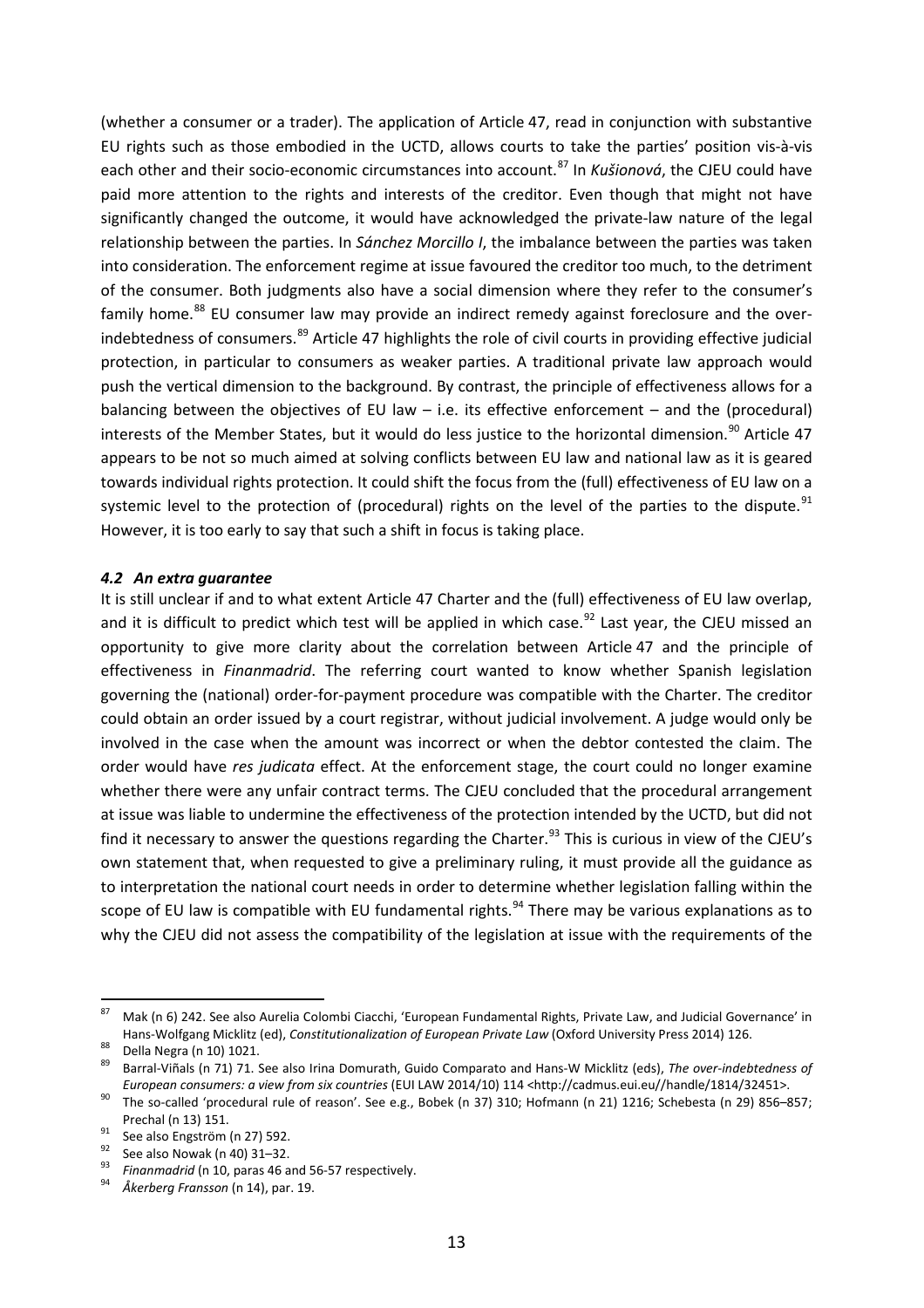UCTD in light of the Charter, as it had been requested to do.<sup>[95](#page-16-0)</sup> *Finanmadrid* could be regarded as an example of "hidden constitutionalization" where it improved the judicial protection of consumers. There was a significant risk that they would not contest the claim in time. Advocate General (AG) Szpunar had observed in his Opinion that a significant burden was thus placed on consumers as defendants, requiring them – and not the claimant – to initiate contradictory proceedings. Therefore, the enforcement court must have the power of *ex officio* control as a last resort. [96](#page-16-1)

Perhaps the CJEU found that Article 47 Charter had nothing to add to the (full) effectiveness of EU law.

Perhaps it agreed with the view of AG Szpunar that Article 47 constitutes only a minimum level of protection. Then Article 47 would only apply to (procedural) rules which obstruct access to court, i.e. in case a remedy is completely absent.<sup>[97](#page-16-2)</sup> To support his view, AG Szpunar referred to the CJEU's case law on Regulation 44/2001.<sup>[98](#page-16-3)</sup> It can nevertheless be contended that due to its accessory character, Article 47 cannot simply be disconnected from the substantive EU rights it pertains to; its implications may vary across different areas of law. Effective judicial protection in consumer law – where the notion of an imbalance between the parties is key – may entail different requirements than in private international law, where different instruments of EU law apply and thus, different considerations and objectives.<sup>[99](#page-16-4)</sup> A restriction of the rights of the defence that would be justifiable under Regulation 44/2001 may not be justified in the context of the UCTD, where consumers are involved. The fact that the defendant is a consumer may necessitate a higher level of protection. Indeed, in another Spanish case with regard to a similar type of procedure, the risk that consumers would be pressured into paying instead of lodging an objection before a court was one of the reasons for AG Kokott to conclude that the procedural rules at issue were contrary to the UCTD as well as Article 47 Charter.<sup>[100](#page-16-5)</sup> Article 47 does not only require the existence of a judicial remedy, it also relates to the effects of that remedy and the way it can be obtained (due process). Article 47 is more than a last resort: it may operate as an extra guarantee of consumer rights. That it might not always change the outcome does not reduce the requirements of effective judicial protection to a minimum level.

#### *4.3 A positive function?*

In all four key judgments discussed in this article, the CJEU has formulated 'positive' requirements as to the content of (judicial) remedies and procedural safeguards. Such a positive function is not uncontroversial. It has, for instance, been argued that the concept of effectiveness has no internal limits, so that it could be used to legitimize almost any result; therefore, it should not be overextended.<sup>[101](#page-16-6)</sup> The same is true for Article 47 Charter: its application cannot be stretched too far, as illustrated by *Sánchez Morcillo II* and *Pohotovost'*. As a self-standing provision, it may not be specific

<span id="page-16-0"></span><sup>&</sup>lt;sup>95</sup> In a similar case, AG Kokott has argued that an interpretation of Article 47 Charter would be relevant to the judgment to be given by the CJEU: Case C-503/15 Margarit Panicello (n 10), Opinion of AG Kokott ECLI:EU:C:2016:696, paras 112-118.<br>Case C-49/14 Finanmadrid (n 10), Opinion of AG Szpunar ECLI:EU:C:2015:746, paras 62 an 72.<br>Krommendijk

<span id="page-16-1"></span>

<span id="page-16-2"></span>

<span id="page-16-3"></span><sup>(</sup>Regulation 44/2001, often also referred to as "Brussels I Regulation"). As per 10 January 2015, Regulation 44/2001 has been replaced by Regulation 1015/2012 on jurisdiction and the recognition and enforcement of judgments in civil and commercial matters (recast).<br>Compare e.g. *A. v. B.* (n 25), para 51 and *Hypotečni banka* (n 10), paras 48-53 with the Opinion of AG Szpunar (n 96),

<span id="page-16-6"></span>

<span id="page-16-5"></span><span id="page-16-4"></span>paras 72 and 94.<br><sup>100</sup> Case C-503/15 *Margarit Panicello* (n 10), Opinion of AG Kokott (n 95), para 136.<br><sup>101</sup> See also Engström (n 27) 588; Bobek (n 37) 316; Micklitz (n 39) 379; Gerstenberg (n 20) 614.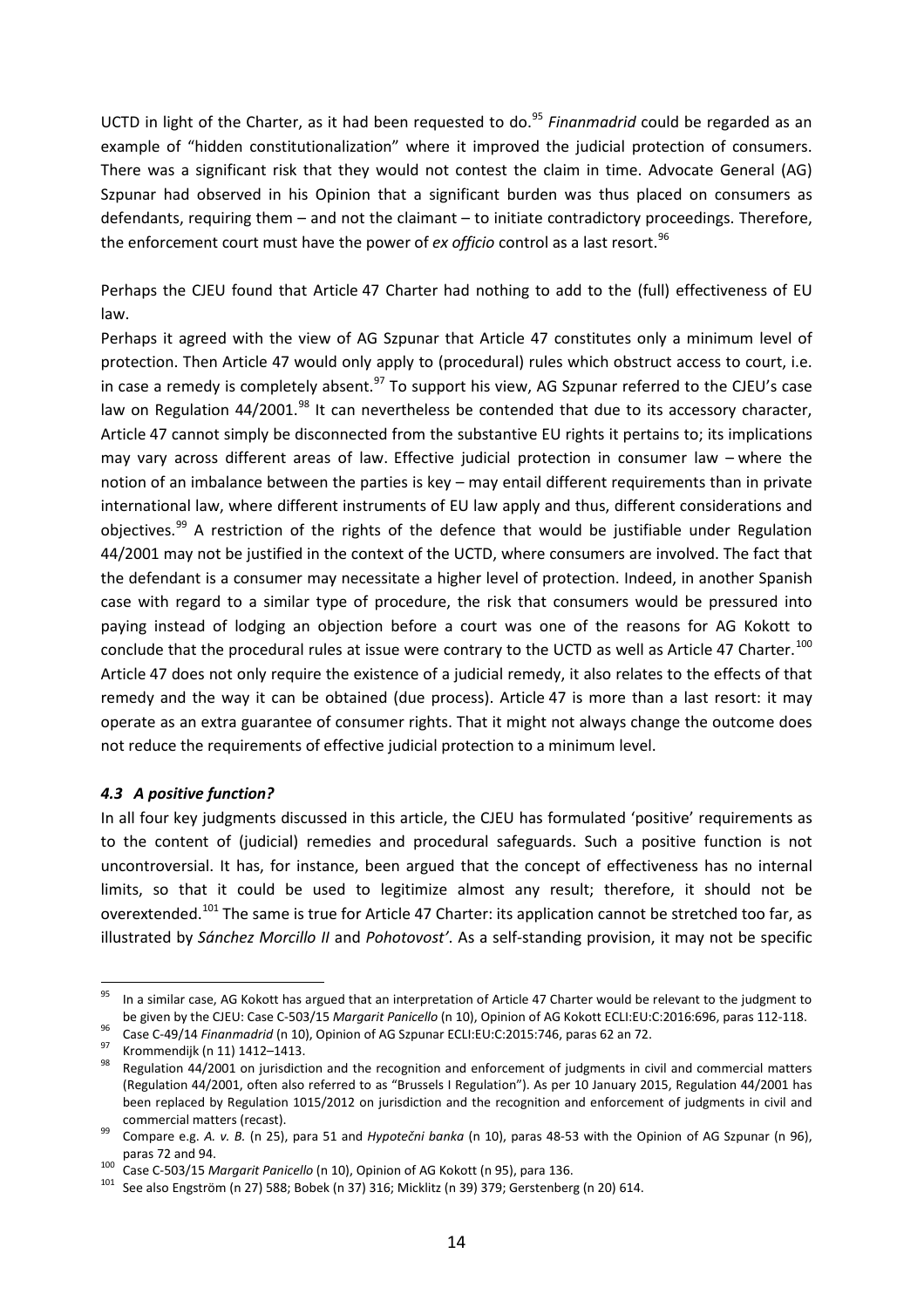enough to provide a yardstick against which national law can be tested. It is phrased broadly, and it is less clearly defined than the substantive provisions of EU law it pertains to. Article 47 entails an obligation for the Member States to create and maintain a system safeguarding the right to an effective remedy and a fair trial,<sup>[102](#page-17-0)</sup> parallel to Articles 6 and 13 ECHR. In this respect, Mak recalls the '*Schutzgebotsfunktion'* of fundamental rights, which refers to a duty to guarantee effective protection and which depends on positive action from public authorities, including the courts.<sup>[103](#page-17-1)</sup> It is nevertheless unclear whether Article 47 Charter is sufficient in itself to confer an individual right on private parties which may be invoked as such.<sup>[104](#page-17-2)</sup> It could be said that Article 47 intensifies the duty of national (civil) courts to interpret national law in accordance with EU law.<sup>[105](#page-17-3)</sup> Directives like the UCTD do not have direct effect and do not warrant a *contra legem* interpretation of national law.[106](#page-17-4) However, if consistent interpretation with the UCTD is not possible, Article 47 may provide a basis to set aside national law aside in so far as it is incompatible with the fundamental right to effective judicial protection.<sup>[107](#page-17-5)</sup> Even though the Member States have procedural autonomy, the UCTD must still be applied in conformity with Article 47. When EU law precludes a certain national legislative scheme because it offers insufficient or incomplete protection, the question remains how that scheme should be changed and whether the necessary (structural) changes should be brought about by the national court or by the legislator.

#### **5 Conclusion**

In this article I have explored the role of Article 47 Charter in cases concerning national remedies and procedures under the UCTD. On the one hand, *Kušionová* and *Sánchez Morcillo* (*I* and *II*) indicate that Article 47 is mainly used as an additional supporting argument when it comes to the procedural position of consumers. On the other hand, *Banif Plus Bank* and *Biuro podróży 'Partner'* show that it is not only about the (full) effectiveness of EU law: Article 47 protects *both* parties, and it may tip the balance towards individual rights protection over the effective enforcement of EU law. It seems to go beyond providing a minimum level of protection: the CJEU has referred to Article 47 as an extra argument to pose requirements as to the content of judicial remedies and procedural safeguards that must be available in the context of the UCTD. The case law sketches a picture of Article 47 having the characteristics to play a large(r) role in European private law adjudication, while simultaneously having some major constraints. Article 47 might provide a more solid, constitutional basis than the judge-made principles of equivalence and effectiveness for the judicial assessment (and development) of national remedies and procedures.<sup>[108](#page-17-6)</sup> Read in conjunction with substantive EU rights, such as those laid down in the UCTD, Article 47 can be used to upgrade and fine-tune national remedies and procedures in light of the EU rights they serve to protect. Article 47 may perform a signaling function in case the protection offered is insufficient or incomplete, plus a controlling and possibly a supplementing function. It has even been argued that Article 47 should be the 'anchor point' or

<span id="page-17-2"></span><span id="page-17-1"></span>

<span id="page-17-0"></span><sup>&</sup>lt;sup>102</sup> Beijer (n 14) 138.<br><sup>103</sup> Mak (n 6) 243. See also Collins (n 86) 160.<br><sup>104</sup> See Article 52(5) Charter; Case C-176/12 *Association de mediation sociale v Union locale des syndicats* CGT ECLI:EU:C:2014:2, para 47.<br>
<sup>105</sup> Collins (n 86) 156.<br>
<sup>106</sup> See Case C-282/10 Dominguez v Centre informatique du Centre Ouest Atlantique ECLI:EU:C:2012:33, para 42.<br>
<sup>107</sup> Collins (n 86) 157. For an example outside the co

<span id="page-17-3"></span>

<span id="page-17-4"></span>

<span id="page-17-5"></span>

<span id="page-17-6"></span>